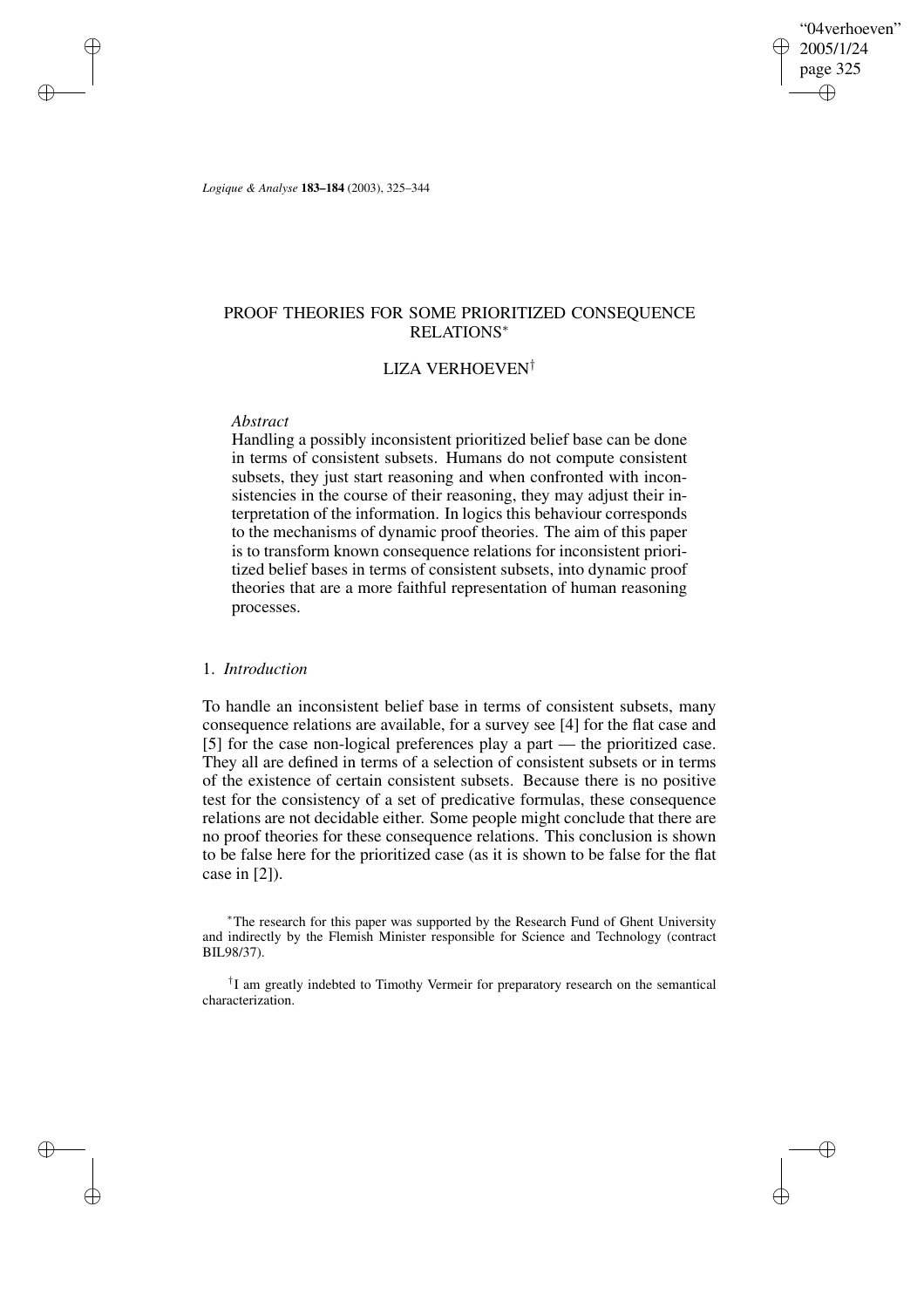*"04verhoeven" 2005/1/24 page 326* ✐ ✐

✐

✐

### 326 LIZA VERHOEVEN

In [2] the consequence relations for the flat case are characterized semantically (by an adaptive logic) and dynamic proof theories are presented. Direct dynamic proof theories are constructed in [3]. This paper is a sequel to both [2] and [3]; it handles the prioritized case.

In the last section of [3], it is mentioned that the prioritized Rescher-Manor consequence relations should be provided with a direct dynamic proof theory, rather than be characterized in terms of inconsistency-adaptive logics. However, as the adaptive approach is the source of the proof theories, I shall first present the adaptive characterizations.

Section 2 contains the definitions of the prioritized consequence relations from [5]. In section 3, I briefly characterize CLuN, a logic that we shall need in the sequel. In section 4, the prioritized consequence relations will be characterized in terms of an adaptive logic. These characterizations will proceed in semantical terms. In section 5, they will be turned into adaptive proof theories. The direct dynamic proof theories will be presented in section 6. To finish, an example of a human reasoning process is given to illustrate the use of the dynamic prof theories.

# 2. *Rescher-Manor Consequence Relations from Prioritized Bases: an Overview*

A prioritized belief base  $\Sigma$  can be expressed as a finite ordered set of belief levels  $\Sigma_i$ , where each  $\Sigma_i$  is a consistent set of well-formed formulas of the standard predicative language  $\mathcal{L}$ . These sets can be ordered according to decreasing priority, so that in  $\langle \Sigma_1, \ldots, \Sigma_n \rangle$ ,  $\Sigma_i$  has a higher priority than  $\Sigma_i$ iff  $i < j$ . Such a  $\Sigma = \langle \Sigma_1, \ldots, \Sigma_n \rangle$  will be called a prioritized belief base.

A model of  $\Sigma$  is a model of  $\Sigma_1 \cup \ldots \cup \Sigma_n$  and a consequence of  $\Sigma$  is a consequence of  $\Sigma_1\cup\ldots\cup\Sigma_n$ . A subbase of  $\Sigma$  is an ordered set  $\langle \Delta_1,\ldots,\Delta_n\rangle$ such that  $\Delta_i \subseteq \Sigma_i$  for all i. A subset of  $\Sigma$  is a subset of  $\Sigma_1 \cup \ldots \cup \Sigma_n$ .

*Definition*  $I: \pi(\Sigma) = \Sigma_1 \cup \ldots \cup \Sigma_i$  *such that*  $\Sigma_1 \cup \ldots \cup \Sigma_i$  *is consistent, whereas*  $\Sigma_1 \cup \ldots \cup \Sigma_i \cup \Sigma_{i+1}$  *is not.* 

*Definition 2*: *A well-formed formula (hence abbreviated as wff)* A *is a* π*consequence of* Σ*:*

$$
\Sigma \vdash_{\pi} A \text{ iff } \pi(\Sigma) \vdash_{\mathsf{CL}} A .
$$

*Definition* 3: *The linear consistent subset*  $l(\Sigma)$  *is the result of the following construction:*

$$
l(\langle \Sigma_1 \rangle) = \Sigma_1
$$

✐

✐

✐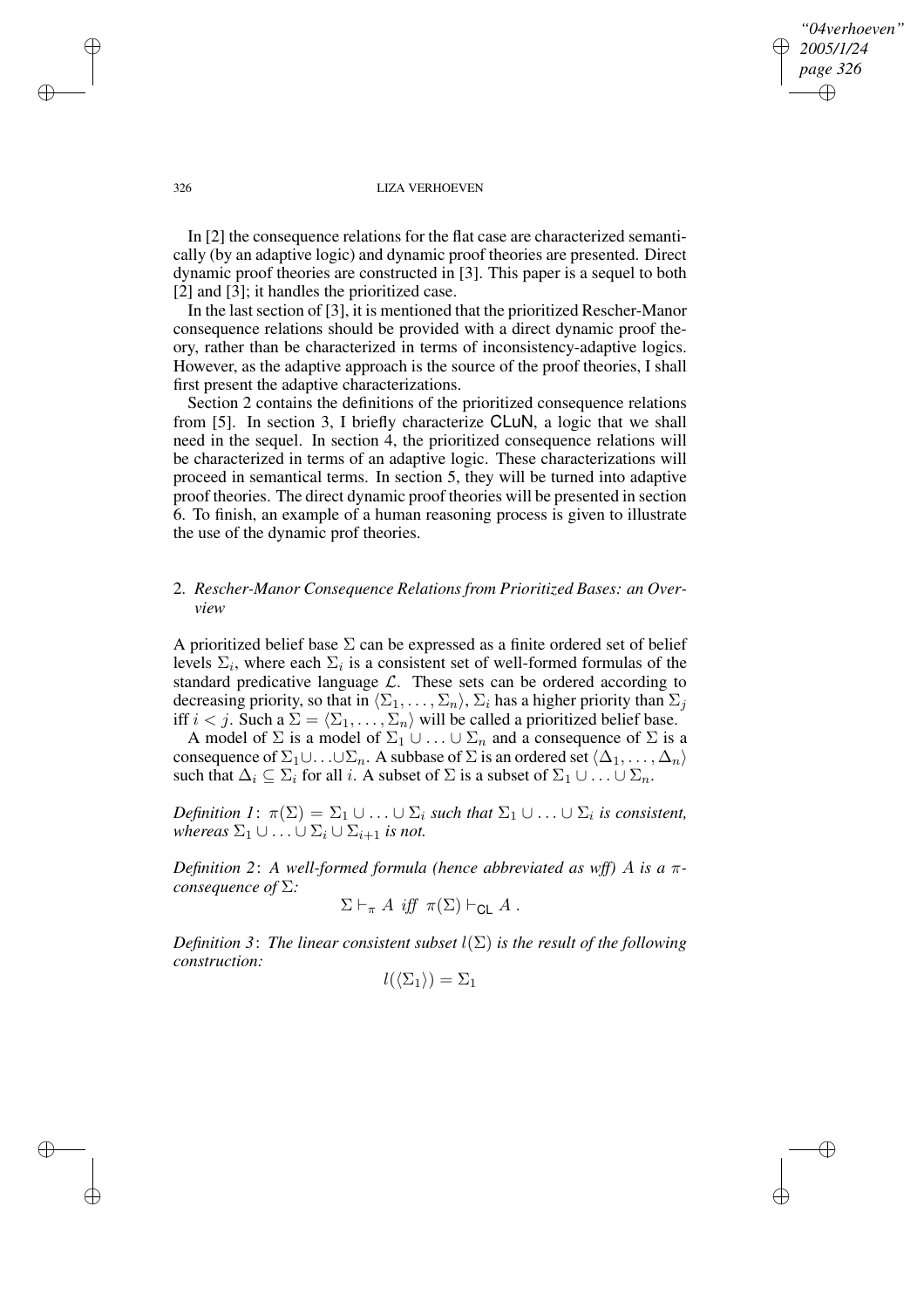✐

*and* for all  $i > 1$ *:* 

✐

✐

✐

✐

$$
l(\langle \Sigma_1,\ldots,\Sigma_i\rangle)=\begin{cases}l(\langle \Sigma_1,\ldots,\Sigma_{i-1}\rangle)\cup \Sigma_i & \text{if this set is consistent} \\l(\langle \Sigma_1,\ldots,\Sigma_{i-1}\rangle) & \text{otherwise.}\end{cases}
$$

*Definition* 4: *A wff A is an l*-consequence of  $\Sigma$ *:* 

 $\Sigma \vdash_l A$  iff  $l(\Sigma) \vdash_{\text{Cl}} A$ .

To define free formulas, we need to introduce the notion of a maximal consistent subset.

*Definition* 5: *A subset*  $\Delta$  *of a set*  $\Gamma$  *is a maximal consistent subset of*  $\Gamma$  *iff (i)*  $\Delta$  *is consistent and (ii) for each*  $A \in \Gamma \backslash \Delta$ ,  $\Delta \cup \{A\}$  *is inconsistent.* 

*Definition* 6: *A wff A is free in a set*  $\Gamma$ *:*  $A \in \text{Free}(\Gamma)$  *iff A is contained in every maximal consistent subset of* Γ*.*

It is this concept that is needed to define the dominant subset of a prioritized belief base and the non-defeated consequence relation.

*Definition 7* : The dominant subset of  $\Sigma$  is the set  $\Sigma^* = \text{Free}(\Sigma_1) \cup \text{Free}(\Sigma_1 \cup \Sigma_2)$  $\Sigma_2) \cup \ldots \cup \mathop{\mathit{Free}}(\Sigma_1 \cup \ldots \cup \Sigma_n).$ 

*Definition* 8: *A wff A is a non-defeated consequence of*  $\Sigma$ *:* 

 $\Sigma \vdash_{ND} A \text{ iff } \Sigma^* \vdash_{CL} A$ .

Using the notion of a maximal consistent subset, we can define a strongly maximal consistent subbase of  $\Sigma$ .

*Definition* 9: *A subbase*  $\Delta = \langle \Delta_1, \ldots, \Delta_n \rangle$  *of*  $\Sigma$  *is a strongly maximal*  $\alpha$  *consistent subbase iff for all*  $1 \leq i \leq n$  *the set*  $\Delta_1 \cup \ldots \cup \Delta_i$  *is a maximal consistent subset of*  $\Sigma_1 \cup \ldots \cup \Sigma_i$ *.* 

*Definition*  $10: \Sigma$  *SMC-entails a* wff A:

 $\Sigma \vdash_{SMC} A$ 

*iff* for all strongly maximal consistent subbases  $\Delta$  of  $\Sigma$ ,  $\Delta \vdash_{\mathsf{CL}} A$ .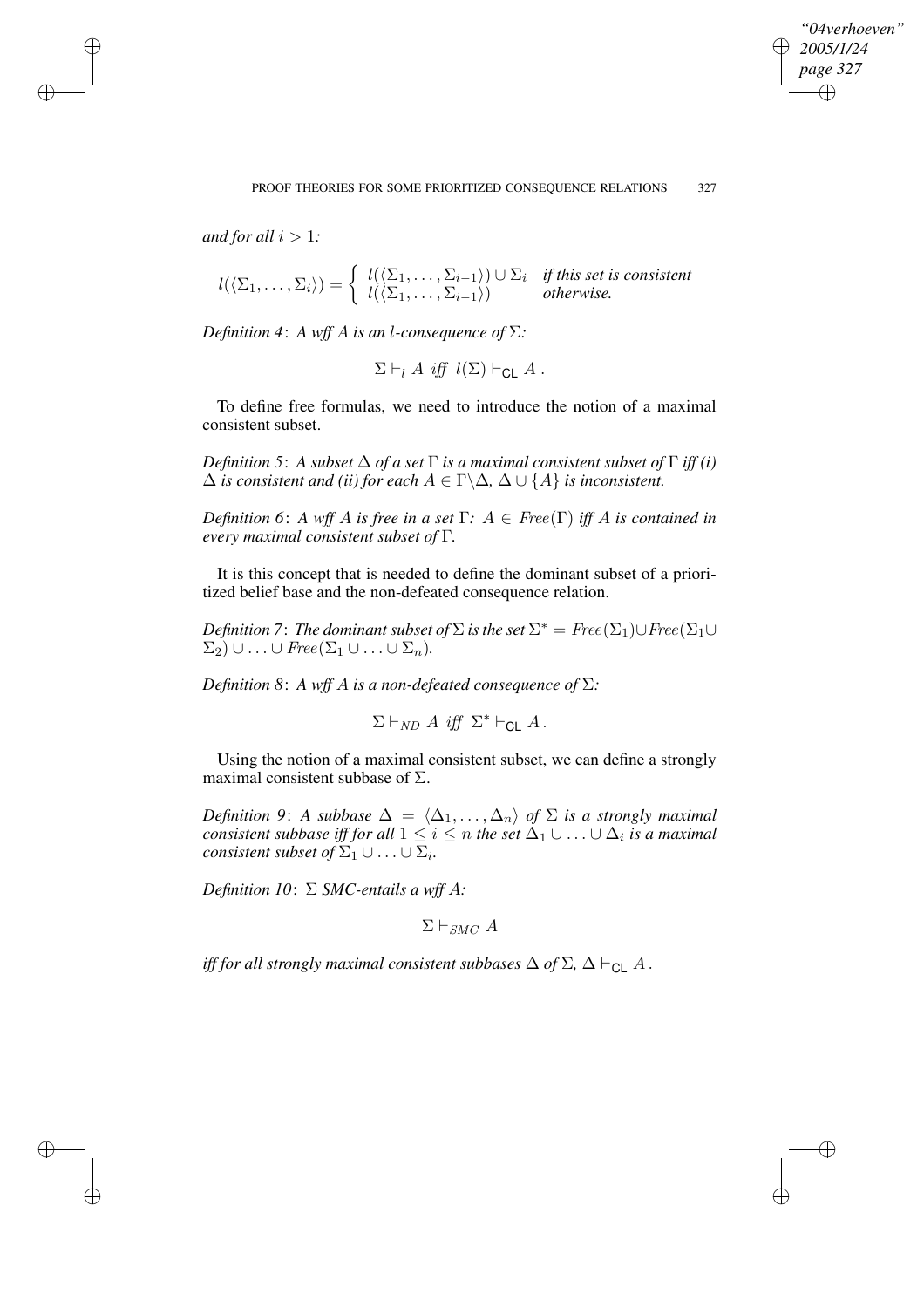✐

### 328 LIZA VERHOEVEN

The above consequence relations are all defined in terms of subsets or subbases of  $\Sigma$ . The definitions of the following consequence relations refer to the existence of certain subbases.

*Definition* 11: *The rank of a subbase*  $\Delta$  *of*  $\Sigma$  *is the maximal index i for which*  $\Delta_i \neq \emptyset$ .

*Definition* 12: A *subbase*  $\Delta$  *of*  $\Sigma$  *is called a reason of rank i in*  $\Sigma$  *for a wff* A *iff*

- ∪1≤j≤n∆<sup>j</sup> *is consistent*
- $\bullet \ \cup_{1 \leq j \leq n} \Delta_j \vdash_{\mathsf{CL}} A$
- *rank(*∆*)=i.*

*Definition* 13: A *wff* A *is an argued consequence of*  $\Sigma$ *:* 

$$
\Sigma\vdash_{\mathcal{A}} A
$$

*iff there is a rank i for which*

- *there is a reason of rank i in*  $\Sigma$  *for*  $A$
- *there are no reasons of rank*  $j \leq i$  *for*  $\neg A$  *in*  $\Sigma$ *.*

A best reason for a wff  $A$  is a reason of minimal rank. Intuitively a best reason corresponds to the strongest reason. The rank of the best reasons for a wff A is denoted by  $Def(A)$ . If there are no reasons for A,  $Def(A)$  is defined as  $\infty$ .

To determine the value of a reason, we have to take into account both the strongness of the arguments in favour of its elements and the strongness of the arguments against its elements. A reason is considered as safe iff its most weakly supported formula is more strongly supported than its most strongly attacked formula.

*Definition*  $14$ : *A reason*  $\Delta$  *has two value indicators:* 

- *the defeasibility* of  $\Delta$ :  $Def(\Delta) = max\{Def(A) | A \in \bigcup_{1 \leq i \leq n} \Delta_i\}$
- *the safety of*  $\Delta$ *:*  $Safe(\Delta) = min\{Def(\neg A) | A \in \bigcup_{1 \leq i \leq n} \overline{\Delta_i}\}.$

*A* reason  $\Delta$  *is a safe* reason *iff*  $Def(\Delta) <$   $Safe(\Delta)$ *.* 

*Definition* 15: *A wff A is an SS-consequence of*  $\Sigma$ *:* 

 $\Sigma \vdash_{SS} A$ 

*iff there is a safe reason for A in*  $\Sigma$ *.* 

✐

✐

✐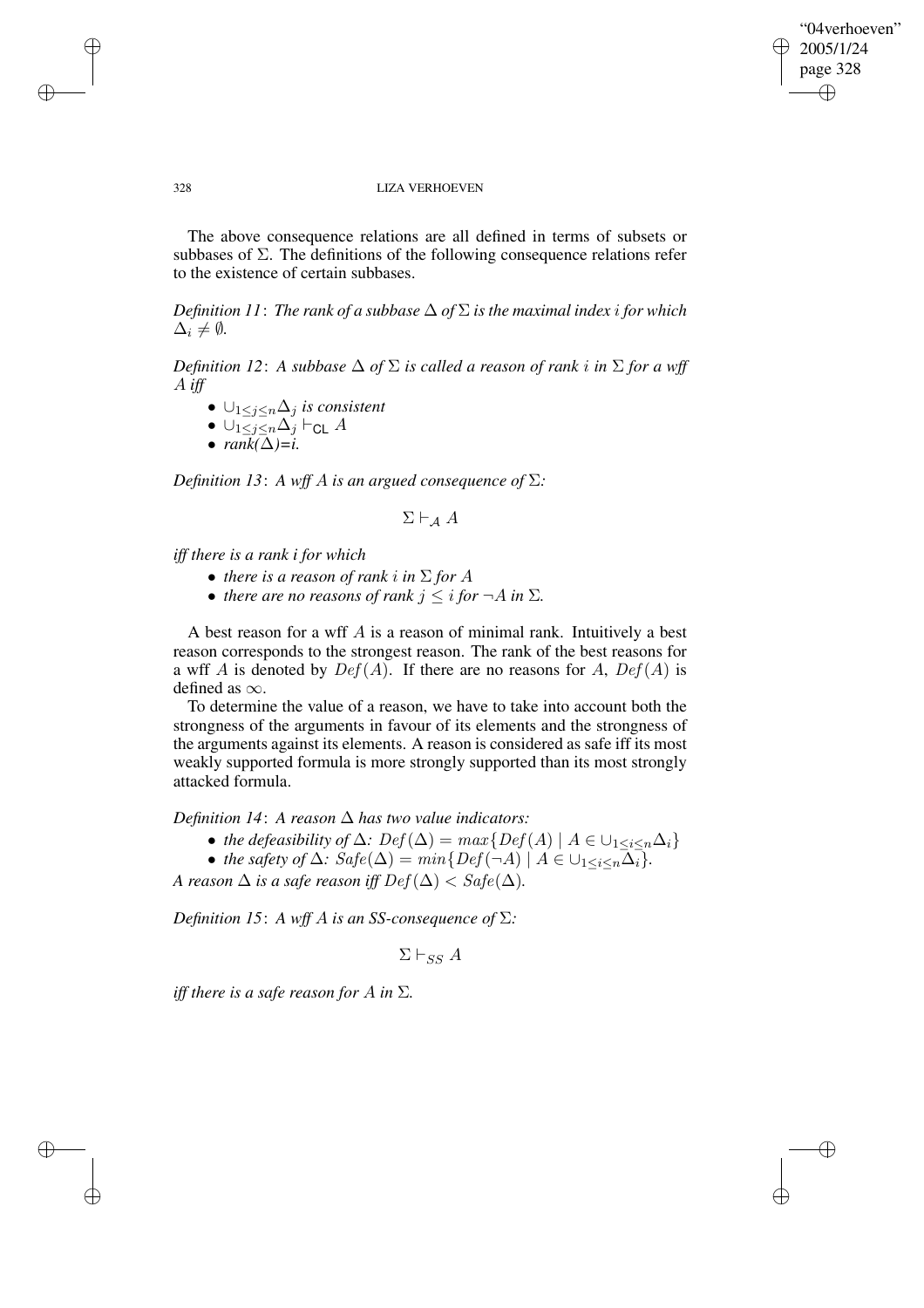✐

### PROOF THEORIES FOR SOME PRIORITIZED CONSEQUENCE RELATIONS 329

Another way of assessing is to handle the two aspects successively. Let  $hs(\Sigma, A)$  be the set of reasons for A in  $\Sigma$  of highest safety.

*Definition* 16: *A wff A is an SD-consequence of*  $\Sigma$ *:* 

 $\Sigma \vdash_{SD} A$ 

*iff* there is an element in  $hs(\Sigma, A)$  such that (i) it has lowest defeasibility in  $hs(\Sigma, A)$  *and (ii) it is a safe reason.* 

Let  $ld(\Sigma, A)$  be the set of reasons for A in  $\Sigma$  of lowest defeasibility.

*Definition* 17: *A wff A is a DS-consequence of*  $\Sigma$ *:* 

 $\Sigma \vdash_{DS} A$ 

*iff* there is an element in  $ld(\Sigma, A)$  such that *(i)* it has highest safety in  $ld(\Sigma, A)$  *and (ii) it is a safe reason.* 

# 3. *Short Intro to* CLuN

✐

✐

✐

✐

CLuN is obtained from CL (CL stands for Classical Logic) by just dropping the consistency requirement. So the truth of  $A$  does not entail the falsity of ∼A, and neither does the truth of ∼A entail the falsity of A. The relation of A and  $\sim$ A is only governed by negation completeness: one of them has to be true. The negation of CLuN is a very weak negation. Even Replacement of Equivalents and Replacement of Identicals can only be applied outside the scope of a negation. For more background (the full axiomatization, the semantics, the proof theory and a completeness proof) see [1]. It is possible to define the classical negation in CLuN from ⊥, characterized by the axiom  $\perp \supset A$ , namely by  $\neg A := A \supset \perp$ .<sup>1</sup>

# 4. *Unification: the Sequel*

Let  $\Sigma$  be  $\sim$ -free and let  $\Sigma^G = \langle \Sigma_1^G, \ldots, \Sigma_n^G \rangle$  be the Guido-transformation of  $\Sigma$ , where  $\Sigma_i^G := {\set{\sim \neg A \mid A \in \Sigma_i}$  for all *i*. For present purpose the

<sup>1</sup> The straightforward way to add the classical negation to  $CLUN$  is of course to add its axioms: negation completeness and consistency.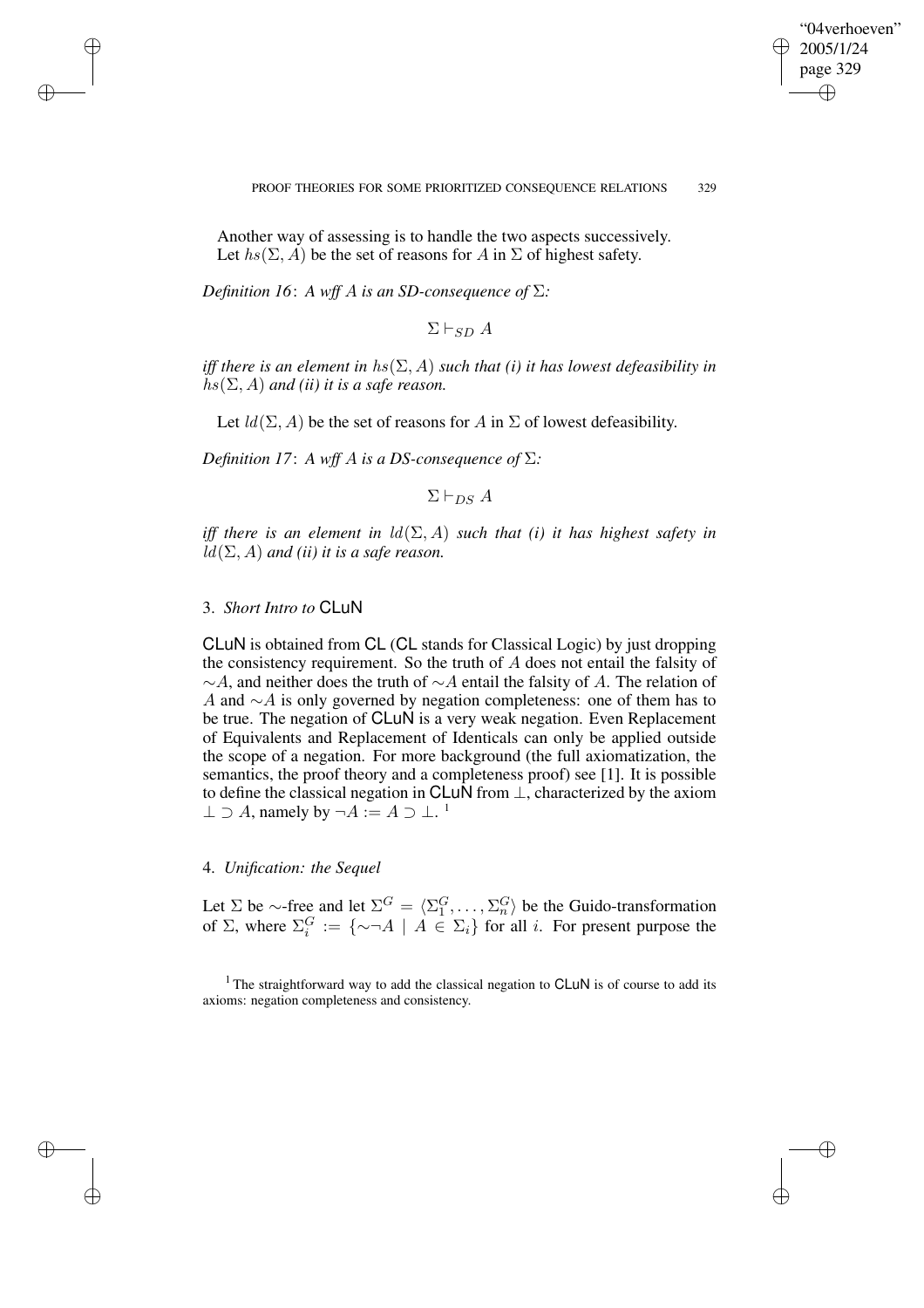✐

### 330 LIZA VERHOEVEN

abnormalities of a CLuN-model *M* may be defined as follows:

$$
Ab(M) = \{ \sim A \mid v_M(A \& \sim A) = 1 \}.
$$

# 4.1. *The* π*-Consequence Relation*

*Definition 18*: *A* CLuN-model M of  $\Sigma^G$  is normal up to level i iff  $Ab(M)$   $\cap$  $(\Sigma_1^G \cup \ldots \cup \Sigma_i^G) = \emptyset.$ 

*Definition 19: M is an*  $\mathsf{ACLuN}^\pi$ -model of  $\Sigma^G$  iff (i)  $M$  is a  $\mathsf{CLuN}\text{-}model$  of  $\Sigma^G$  and (ii) for all  $i$  ( $1 \leq i \leq n$ ) if there is a CLuN-model  $M'$  of  $\Sigma^G$  such *that*  $M'$  *is normal up to level i, then so is*  $M$ *.* 

*Lemma* 1: *A model* M of  $\Sigma^G$  *falsifies*  $A \in \bigcup_{1 \leq i \leq n} \Sigma_i$  *iff*  $\sim \neg A \in Ab(M)$ *.* 

*Proof.* For a model M of  $\Sigma^G$  holds  $v_M(\sim \neg A) = 1$  for all  $A \in \bigcup_{1 \leq i \leq n} \Sigma_i$ . Hence  $\sim \neg A \in Ab(M)$  iff  $v_M(\neg A \& \sim \neg A) = 1$  iff  $v_M(\neg A) = 1$  iff  $v_M(A)$  $= 0$  iff M falsifies A.

 $L$ *emma* 2: M is an ACLuN<sup> $π$ </sup>-model of  $\Sigma$ <sup>G</sup> iff M is a CLuN-model and  $M \models \Sigma^G \cup \pi(\Sigma)$ .

*Proof.* Suppose M is an ACLUN<sup> $^{\pi}$ </sup>-model of  $\Sigma^G$  and M is normal up to level i and not up to level  $i + 1$ . As M is an ACLUN<sup>T</sup>-model (see definition 19), there is no CLuN-model of  $\Sigma^G$  that is normal up to level  $i + 1$ . Hence  $\Sigma_1 \cup \ldots \cup \Sigma_{i+1}$  is inconsistent (see lemma 4.4 in [2]). As M is normal up to level i, M verifies  $\Sigma_1 \cup \ldots \cup \Sigma_i$  (see lemma 1) and  $\Sigma_1 \cup \ldots \cup \Sigma_i$  is consistent (see again lemma 4.4 in [2]). So,  $\pi(\Sigma) = \Sigma_1 \cup ... \cup \Sigma_i$  and  $\pi(\Sigma)$  is verified by  $M$ .

For the right-left direction, suppose M is a CLuN-model,  $M \models \Sigma^G \cup \pi(\Sigma)$ and  $\pi(\Sigma) = \Sigma_1 \cup \ldots \cup \Sigma_i$ . By Lemma 1, M is normal up to level i. There can not be a CLuN-model  $M'$  of  $\Sigma^G$  that is normal up to a level higher than *i*, because that would imply that M' verifies  $\pi(\Sigma) \cup \Sigma_{i+1}$  (see again lemma 1) and that  $\pi(\Sigma) \cup \Sigma_{i+1}$  is consistent (again lemma 4.4 in [2]). This is in contradiction with the definition of  $\pi(\Sigma)$ . Hence M is an ACLuN<sup>T</sup>-model of  $\Sigma^G$  by definition 19.

*Lemma* 3: *If A is*  $\sim$ *-free* ( $\Sigma$  *is already supposed to be*  $\sim$ *-free*), *then for all*  $\Delta$ ,  $\Delta^G \cup \Sigma \models_{\text{CLUN}} A \text{ iff } \Sigma \models_{\text{CL}} A$ .

✐

✐

✐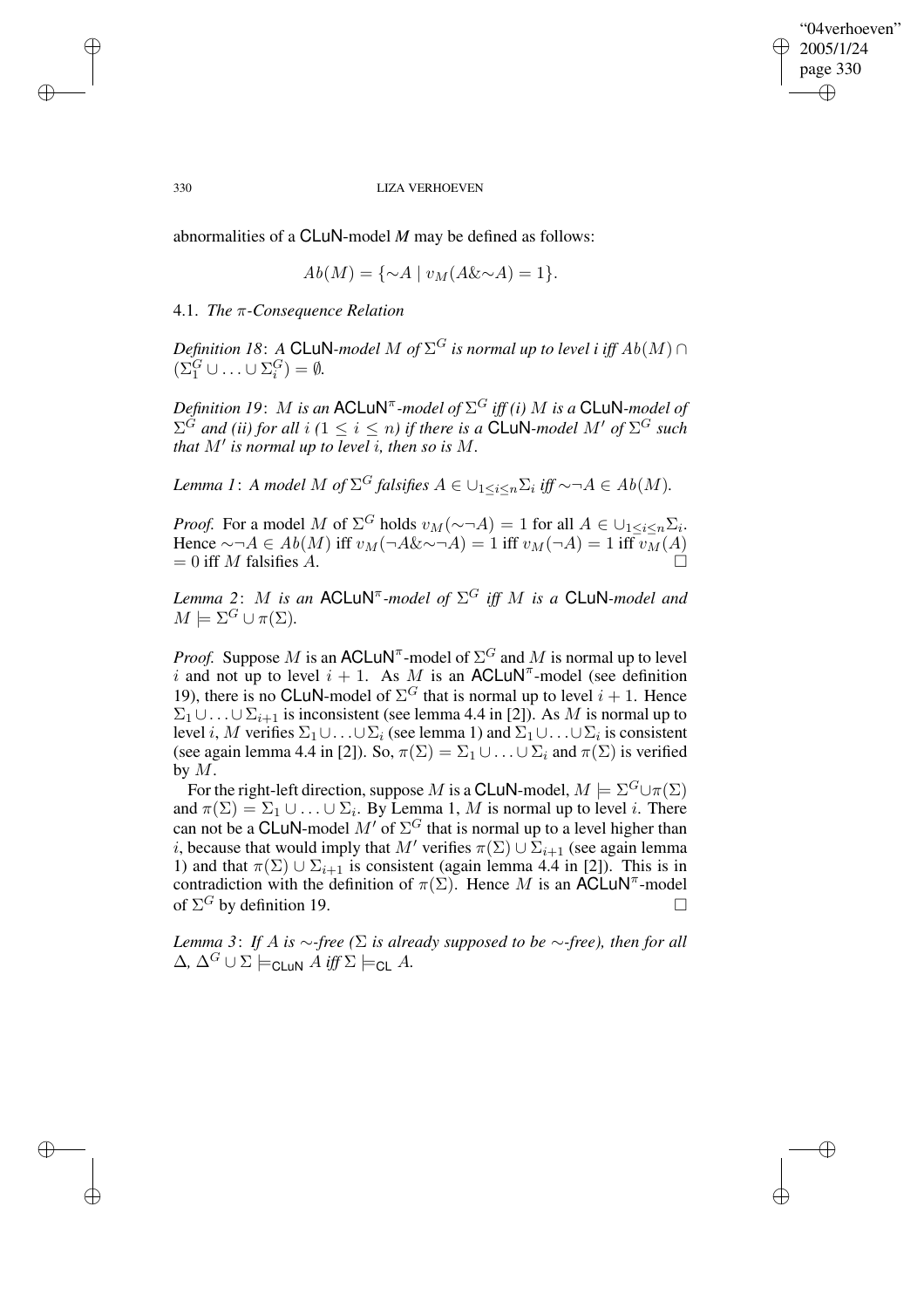✐

*Proof.* Suppose  $\Delta^G \cup \Sigma \models_{\text{CLUN}} A$  for a ∼-free A and an arbitrary  $\Delta$  and that M is a CL-model of  $\Sigma$  that falsifies A. Let M' be a CLuN-model such that for all ∼-free formulas  $F, M' \models F$  iff  $M \models F$ , and for all other formulas  $F', M' \models F'$  if  $F' \in \Delta^G$ .  $M' \models \Delta^G \cup \Sigma$  but  $M' \not\vDash A$ , a contradiction. Suppose that  $\Sigma \models_{CL} A$  for a ∼-free A and that M is a CLuN-model of  $\Delta^G \cup \Sigma$  for an arbitrary  $\Delta$ , that falsifies A. Let M' be a CL-model such that for all ∼-free formulas  $F, M' \models F$  iff  $M \models F$ . By the compositionality of the CLuN-semantics,  $M' \models \Sigma$  but not  $M' \models A$ , again a contradiction.  $\Box$ 

*Theorem 1: For any*  $\sim$ -free A,  $\Sigma \vdash_{\pi} A$  *iff*  $\Sigma^G \models_{\mathsf{ACLUN}}^{\pi} A$ .

*Proof.* By definition  $\Sigma \vdash_{\pi} A$  iff  $\pi(\Sigma) \vdash_{\mathsf{CL}} A$ . By Lemma 3, this is equivalent to  $\Sigma^{\tilde{G}} \cup \pi(\Sigma) \models_{\mathsf{CLUN}} A$  and by Lemma 2, also to  $\Sigma^G \models_{\mathsf{ACLUN}} \pi \tilde{A}$ .  $\Box$ 

4.2. *The l-Consequence Relation*

✐

✐

✐

✐

Definition 20:  $M$  is an  $\mathsf{ACLUN}^l$ -model of  $\Sigma^G$  iff (i)  $M$  is a  $\mathsf{CluN}\textrm{-}model$  of  $\Sigma^G$ , (ii)  $Ab(M) \cap \Sigma^G_1 = \emptyset$  and (iii) for all  $i$  ( $1 \leq i \leq n-1$ ) if there is a model  $M'$  of  $\Sigma^G$  such that  $Ab(M') \cap (\Sigma_1^G \cup \ldots \cup \Sigma_i^G) = Ab(M) \cap (\Sigma_1^G \cup \ldots \cup \Sigma_i^G)$ and  $Ab(M') \cap (\Sigma_1^G \cup \ldots \cup \Sigma_{i+1}^G) = Ab(M') \cap (\Sigma_1^G \cup \ldots \cup \Sigma_i^G)$ , then  $Ab(M) \cap (\Sigma_1^G \cup ... \cup \Sigma_{i+1}^G) = Ab(M) \cap (\Sigma_1^G \cup ... \cup \Sigma_i^G).$ 

Lemma 4:  $M$  is an <code>ACLuN $^l$ -model</code> of  $\Sigma^G$  iff  $M$  is a <code>CLuN-model</code> and  $M \models$  $\Sigma^G \cup l(\Sigma)$ .

*Proof.* Suppose M is an ACLUN<sup>l</sup>-model of  $\Sigma$ <sup>G</sup>. It follows from Definition 20 that  $M \models \Sigma_1$  and there are no  $M'$  for which there is an  $i$  ( $1 \le i \le n-1$ ) such that  $Ab(M') \cap (\Sigma_1^G \cup ... \cup \Sigma_i^G) = Ab(M) \cap (\Sigma_1^G \cup ... \cup \Sigma_i^G)$  and  $Ab(M) \cap \Sigma_{i+1}^G \neq \emptyset$  whereas  $Ab(M') \cap \Sigma_{i+1}^G = \emptyset$ . This means that at each level M verifies that level if the latter is ( $CL$ -) compatible with the verified previous levels. So  $M \models l(\Sigma)$ .

For the other direction it suffices to see that the implications above can be transformed into equivalences easily.

*Theorem* 2: *For any*  $\sim$ -free A,  $\Sigma \vdash_l A$  iff  $\Sigma^G \models_{\mathsf{ACLUN}^l} A$ .

*Proof.* By definition  $\Sigma \vdash_l A$  iff  $l(\Sigma) \vdash_{\text{Cl}} A$ . By Lemma 3, this is equivalent to  $\Sigma^G \cup l(\Sigma) \models_{\mathsf{CLUN}} A$  and by Lemma 4, also to  $\Sigma^G \models_{\mathsf{ACLUN}^l} A$ .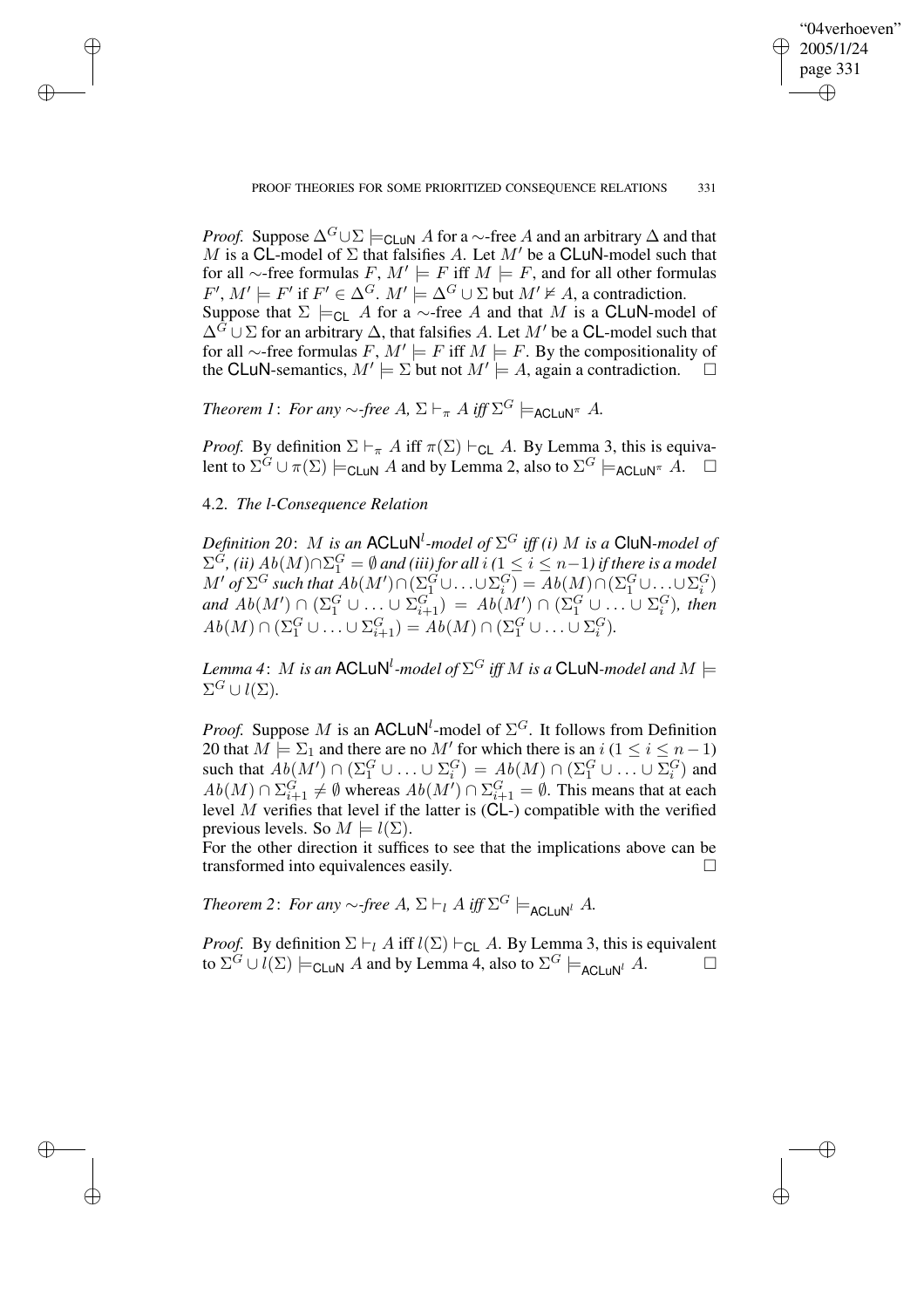## *"04verhoeven" 2005/1/24 page 332* ✐ ✐

✐

✐

### 332 LIZA VERHOEVEN

# 4.3. *The ND-Consequence Relation*

Let !A abbreviate A&∼A, let ∃A abbreviate A preceded (in some definite order) by an existential quantifier over any variable free in A, and let  $dab(A_1, \ldots, A_n)$  abbreviate  $\exists! A_1 \vee \ldots \vee \exists! A_n$ . We will also write  $dab(\Delta)$ when  $\{A_1, \ldots, A_n\} = \Delta$ .

*Definition* 21:  $dab(\Delta)$  *is a minimal dab-consequence of*  $\Gamma$  *iff*  $\Gamma \models$ <sub>CLUN</sub>  $dab(\Delta)$  *and, for no*  $\Theta \subset \Delta$ ,  $\Gamma \models_{\text{CLUN}} dab(\Theta)$ .

*Definition* 22:  $U(\Gamma) = \{A \mid A \in \Delta \}$  *for some minimal dab-consequence*  $dab(\Delta)$  *of*  $\Gamma$ *}*.

*Definition* 23: M *is an*  $\mathsf{ACLuN}^{ND}$  *-model of*  $\Sigma^G$  *iff (i)* M *is a*  $\mathsf{CLuN-}$  *model*  $f \circ f \circ f$  *and (ii) for all i (*1  $\leq i \leq n$ ), if  $A \in \Sigma_1 \cup ... \cup \Sigma_i$  *and*  $\neg A \notin$  $U(\Sigma_1^G \cup \ldots \cup \Sigma_i^G)$ , then  $\sim \neg A \notin Ab(M)$ .

*Lemma* 5:  $A \in \text{Free}(\Gamma)$  *iff*  $A \in \Gamma$  *and*  $\neg A \notin U(\Gamma^G)$ *.* 

*Proof.* See [2], lemma 4.7. □

*Lemma* 6: M *is an*  $\mathsf{ACLuN}^{ND}$ *-model of*  $\Sigma^G$  *iff* M *is a*  $\mathsf{CLuN-}$ *model and*  $M \models \Sigma^G \cup \Sigma^*$ .

*Proof.* From lemma 5 it follows that an  $ACLuN<sup>ND</sup>$ -model is a  $CLuN-model$ such that for all  $i$  ( $1 \le i \le n$ ), if  $A \in Free(\Sigma_1 \cup ... \cup \Sigma_i)$  then  $\sim \neg A \notin$  $Ab(M)$ . This means an ACLuN<sup>ND</sup>-model of  $\Sigma^G$  is a CLuN-model M of  $\Sigma^G$  that verifies the free members of  $\Sigma_1 \cup \ldots \cup \Sigma_i$  for all  $i$   $(1 \leq i \leq n)$ (lemma 1) or equivalently  $M \models \Sigma^G \cup \Sigma^*$ .

*Theorem* 3: *For any*  $\sim$ -free A,  $\Sigma \vdash_{ND} A$  *iff*  $\Sigma^G \models_{\mathsf{ACLUN}^{ND}} A$ .

*Proof.* By definition  $\Sigma \vdash_{ND} A$  iff  $\Sigma^* \vdash_{CL} A$ . By Lemma 3, this is equivalent to  $\Sigma^{\tilde{G}} \cup \Sigma^* \models_{\text{CLUN}} A$  and by Lemma 6, also to  $\Sigma^G \models_{\text{ACLUN}^{ND}} A$ .

4.4. *The SMC-Consequence Relation*

*Definition* 24: The set of abnormalities at level i  $(1 \leq i \leq n)$  of a CLuNmodel of  $\Sigma^G$ , denoted as  $Ab_i(M)$ , is the set  $Ab(M) \cap (\Sigma^G_1 \cup \ldots \cup \Sigma^G_i)$ .

✐

✐

✐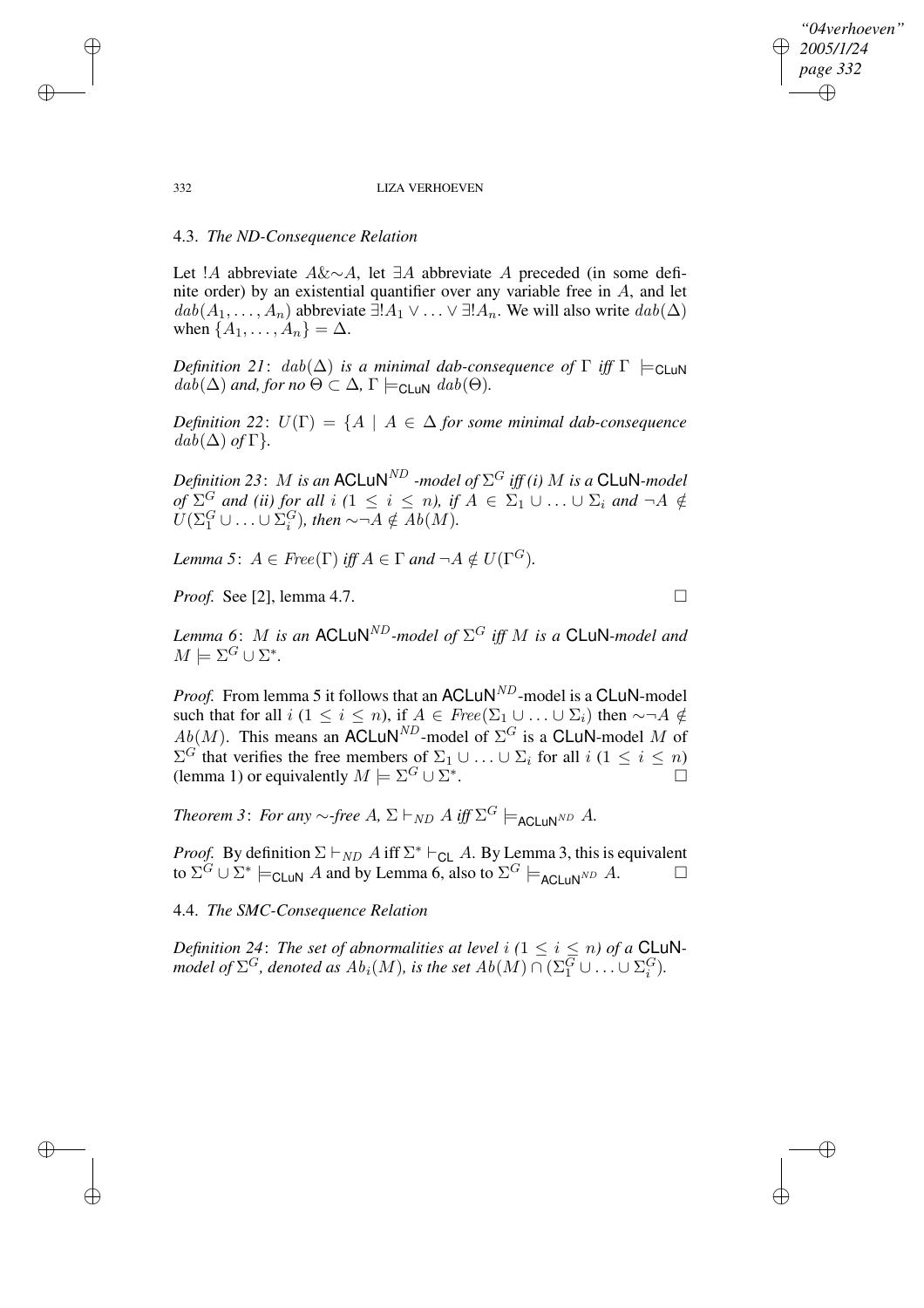✐

 $D$ efinition 25:  $M$  is an <code>ACLuN</code><sup>SMC</sup> -model of  $\Sigma^G$  iff (i)  $M$  is a <code>CLuN-model</code>  $f^{G}$  *and (ii) for all i (*1  $\leq$  *i*  $\leq$  *n) there is no* CLuN-model M' of  $\Sigma^G$  such *that*  $Ab_i(M') \subset Ab_i(M)$ .

# *Theorem* 4: *For any*  $\sim$ -free A,  $\Sigma \vdash_{SMC} A$  *iff*  $\Sigma^G \models_{\mathsf{ACLUN}^{SMC}} A$ .

✐

✐

✐

✐

*Proof.* By definition  $\Sigma \vdash_{SMC} A$  iff  $\Delta \vdash_{CL} A$  for all strongly maximal consistent subbases  $\Delta$  of  $\Sigma^G$ . By Lemma 3, this is equivalent to  $\Sigma^G \cup$  $\Delta \models_{\text{CLuN}} A$  for all strongly maximal consistent subbases  $\Delta$  of  $\Sigma^G$ . Now the CLuN-models of  $\Sigma^G$  that verify a strongly maximal consistent subbase of  $\Sigma^G$  are precisely the ACLuN<sup>SMC</sup>-models of  $\Sigma^G$ , so this means we have  $\Sigma^G \models_{\mathsf{ACLUN}^{SMC}} A.$ 

# 4.5. *The* A*-, the SS-, the SD- and the DS-Consequence Relation*

The problem with these consequence relations, is that they can not be characterized by  $\text{ACLuN}^x$ -models. The reason is that the sets of these consequences are not closed under CLuN. This means for example for the Aconsequences that there may be formulas that are valid in all CLuN models of  $\Sigma^G$  that verify all A-consequences, but that are no A-consequences themselves!

For the A- and the *SS*-consequence relations, ∼-free CLuN-consequences of one A-, resp. *SS*-consequence are again A-, resp. *SS*-consequences. This is easily seen in the following way.  $A \vdash_{\text{CLuN}} B$  entails  $A \vdash_{\text{CL}} B$  for A and B  $\sim$ -free and by the deduction theorem also  $\vdash_{\mathsf{CL}} A \supseteq B$  (and  $\vdash_{\mathsf{CL}} \neg B \supseteq \neg A$ ). In view of the latter a (safe) reason for A will also be a (safe) reason for  $B$ , and a reason for  $\neg B$  will also be one for  $\neg A$ .

CLuN-consequences of several A-, resp. *SS*-consequence are not necessarily A-, resp. *SS*-consequences. The first problem one stumbles upon is that reasons can not always be combined to form a reason again, because of the consistency requirement.

For the *SD*- and the *DS*-consequence relations, even CLuN-consequences of a single *SD*-, resp. *DS*-consequence are not necessarily *SD*-, resp. *DS*consequences. That is because whether a formula is an *SD*-, resp. a *DS*consequence from  $\Sigma$  depends on all possible reasons findable in  $\Sigma$  for that formula.

For these consequence relations we shall construct a direct dynamic proof theory in Section 6.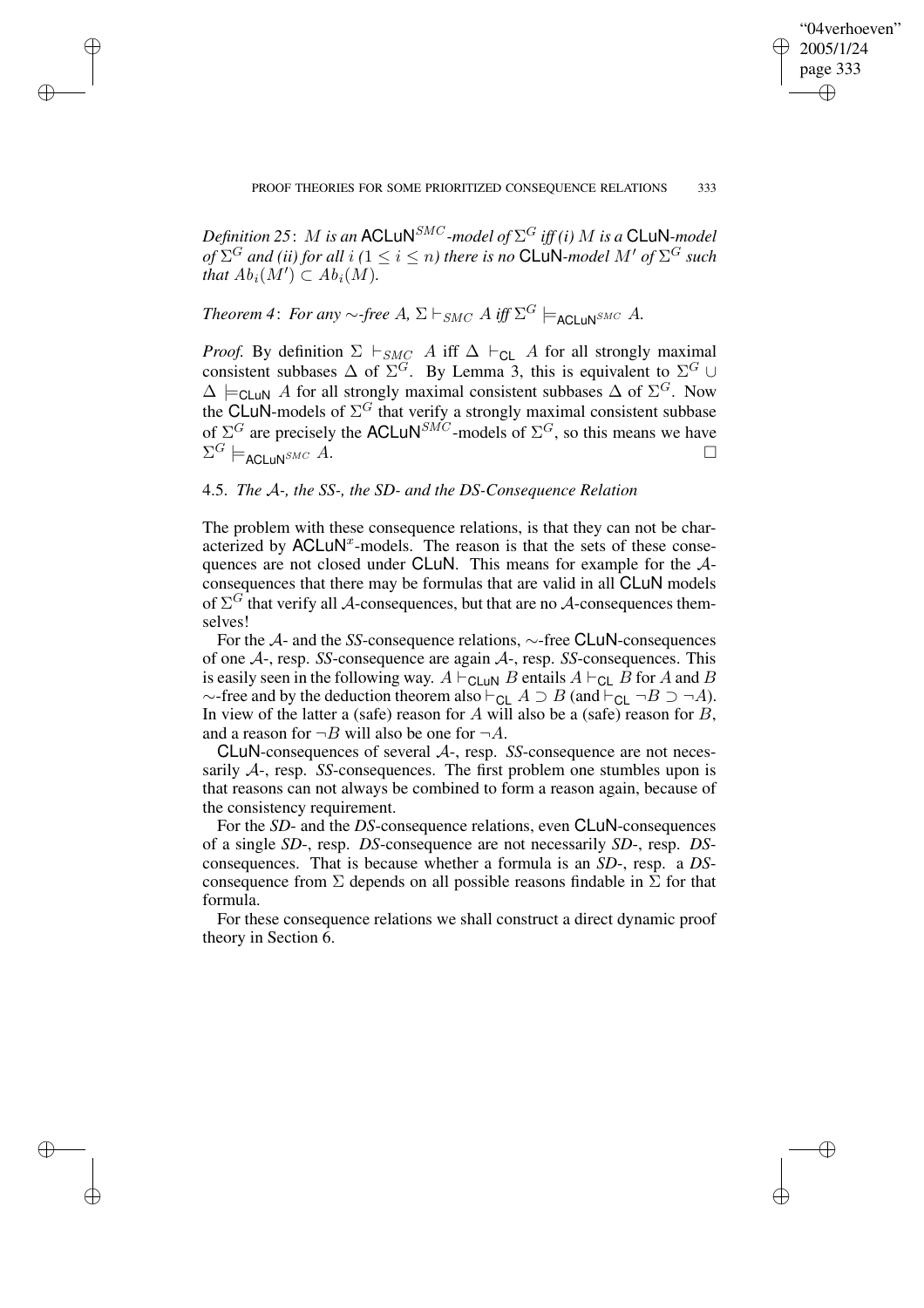"04verhoeven" 2005/1/24 page 334 ✐ ✐

✐

✐

### 334 LIZA VERHOEVEN

# 5. *The Adaptive Proof Theories*

### 5.1. *Presentation*

Once the above semantics are formulated, we can construct the corresponding dynamic proof theories. A line in a dynamic proof consists of five elements: (i) the line number, (ii) the formula derived on that line, (iii) the numbers of the lines used to derive the second element, (iv) the rule applied to derive the second element and (v) the fifth element referring to the condition on which the second element is derived. Any line that satisfies this structure can be added to the proof. When a condition is (unconditionally) proved not to be fulfilled at a stage of the proof, the lines derived on that condition are marked at that stage. The second element of a marked line is no longer derived at that line. At a later stage lines can be unmarked again and then at that stage the formula is derived at that line. So the derived formulas are to be considered with respect to a stage of the proof.

To formulate the conditions,  $(\sim \neg A_1 \& \neg A_1) \vee \dots \vee (\sim \neg A_m \& \neg A_m)$  will be abbreviated as  $Dab(A_1, \ldots, A_m)$ . We also write  $Dab(\Theta)$  when  $\{A_1, \ldots, A_m\}$ .  $A_n$ } = Θ. Here are the rules for adding lines to the proof:

- PREM If  $A \in \Sigma_i^G$  for  $1 \leq i \leq n$ , one may add a line consisting of (i) the appropriate line number, (ii)  $A$ , (iii) a dash, (iv) PREM and (v)  $\emptyset$ .
- RU If  $\vdash_{\text{CLuN}} (B_1 \& \ldots \& B_m) \supset A$ , and  $B_1, \ldots, B_m$  occur in the proof on lines  $i_1, \ldots, i_m$  with, respectively, the conditions  $\Delta_1, \ldots, \Delta_m$ , then one may add a line to the proof consisting of (i) the appropriate line number, (ii) A, (iii)  $i_1, \ldots, i_m$  (iv) RU and (v)  $\Delta_1 \cup \ldots \cup \Delta_m$ .
- RC If  $\vdash_{\mathsf{CLuN}} \mathit{Dab}(C_1, \ldots, C_l) \vee ((B_1 \& \ldots \& B_m) \supset A)$ , and  $B_1, \ldots, B_m$ occur in the proof on, respectively, the lines  $i_1, \ldots, i_m$  with, respectively, the conditions  $\Delta_1, \ldots, \Delta_m$ , and  $C_1, \ldots, C_l$  are all elements of  $\Sigma_1 \cup \ldots \cup \Sigma_n$ , then one may add a line to the proof consisting of (i) the appropriate line number, (ii)  $A$ , (iii)  $i_1, \ldots, i_m$  (iv) RC and (v)  $\{C_1,\ldots,C_l\}\cup\Delta_1\cup\ldots\cup\Delta_m.$

Now we define some sets. First we introduce the set  $Min_s(\Sigma)$ . It contains all minimal sets  $\{C_1, \ldots, C_m\}$  for which  $Dab(C_1, \ldots, C_m)$  is derived in the proof at stage s. Note that the elements of  $Min_s(\Sigma)$  will only contain formulas of  $\Sigma_1 \cup \ldots \cup \Sigma_n$ . We also need to define the set  $\Psi_s(\Sigma)$ . Let the sets  $\psi_i$  contain at least one element from each member of  $Min_s(\Sigma)$ .  $\Psi_s(\Sigma)$ is the set of those  $\psi_i$  that are not supersets of any other  $\psi_i$ . We also define the rank of an element of  $Min_s(\Sigma)$  as the rank of the corresponding subbase of Σ. Since a condition too contains only elements of  $\Sigma_1 \cup ... \cup \Sigma_n$ , its rank can be defined analogously. The rank of a single formula of an element of  $Min_s(\Sigma)$  and the rank of a single formula of a condition are simply the indices of the  $\Sigma_i$  to which they belong.

✐

✐

✐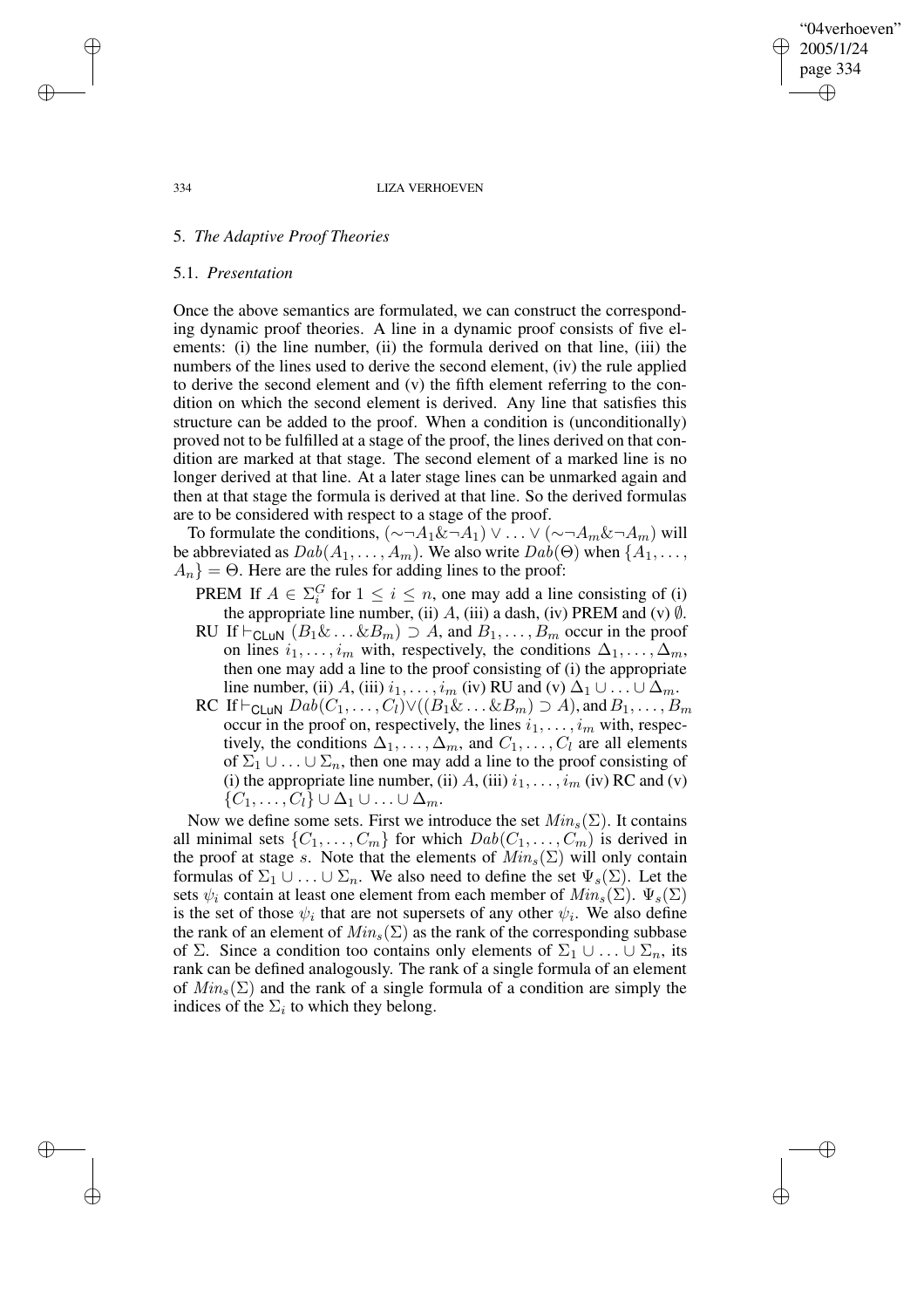✐

Here are the marking definitions:

✐

✐

✐

✐

- for  $\pi$ : where  $\Theta$  is the condition of line i, line i is marked at stage s iff there is an element  $\Delta$  in  $Min_s(\Sigma)$  of a rank not higher than the rank of Θ.
- for l: where  $\Theta$  is the condition of line i, line i is marked at stage s iff the following chain of conditions is not fulfilled. First consider the elements of  $Min_s(\Sigma)$  of lowest rank j. The condition must have an empty intersection with  $\Sigma_i$ . Then begin the following recursive procedure: consider the next lowest rank k of the elements of  $Min_s(\Sigma)$ that have no formulas of the ranks of all previous considered elements of  $Min_s(\Sigma)$ , the condition must have an empty intersection with  $\Sigma_k$ .
- for ND: where  $\Theta$  is the condition of line i, line i is marked at stage s iff there is a formula of rank  $j$  in the condition that is contained in an element of  $Min_s(\langle \Sigma_1, \ldots, \Sigma_i \rangle)$ .
- for  $SMC$ : where A is derived on line i on condition  $\Theta$ , line i is marked at stage s iff there is no element  $\psi$  in  $\Psi_s(\Sigma)$  for which  $\psi \cap$  $(\Sigma_1 \cup \ldots \cup \Sigma_i) \in \Psi_s(\langle \Sigma_1, \ldots, \Sigma_i \rangle)$  for all  $1 \leq j \leq n$  and that does not overlap with the condition  $\Theta$ , or there is an element  $\psi$  in  $\Psi_s(\Sigma)$ for which  $\psi \cap (\Sigma_1 \cup ... \cup \Sigma_j) \in \Psi_s(\langle \Sigma_1, ..., \Sigma_j \rangle)$  for all  $1 \leq j \leq n$ and for which there is no line in the proof with  $\ddot{A}$  as second element and a condition  $\Theta'$  that has an empty intersection with  $\psi$ .

What is considered as finally derived in these proof theories is stated by the following.

*Definition 26*: *A formula* A *is finally derived at line* i *at stage* s *of a proof from*  $\langle \Sigma_1^G, \ldots, \Sigma_n^G \rangle$  *iff line i is not marked at stage s and any extension of the proof in which line* i *is marked, may be further extended in such a way that line* i *is unmarked.*

We can also extend the definitions of  $Min_s(\Sigma)$  and  $\Psi_s(\Sigma)$  to the final stage.  $Min(\Sigma)$  and  $\Psi(\Sigma)$  then refer to the same concepts with respect to final derivability.

### 5.2. *Soundness and Completeness*

# *Lemma* 7: *If*  $\Theta$  *is*  $\sim$ -*free and*  $\neg$ -*inconsistent, then*  $\Theta$ <sup>*G*</sup>  $\vdash$ <sub>*CLUN</sub>*  $Dab(\Theta)$ *.*</sub>

*Proof.* Suppose  $\Theta = \{C_1, \ldots, C_m\}$  is ∼-free and ¬-inconsistent. From the CLuN semantics follows that  $\Theta^G$   $\vdash_{\mathsf{CLUN}}$   $Dab(\Theta) \vee (C_1 \& \dots \& C_m)$ . The  $\neg$ -inconsistency of  $\Theta$  implies that  $(C_1 \& \dots \& C_m) \vdash_{\mathsf{CLUN}} A$  for all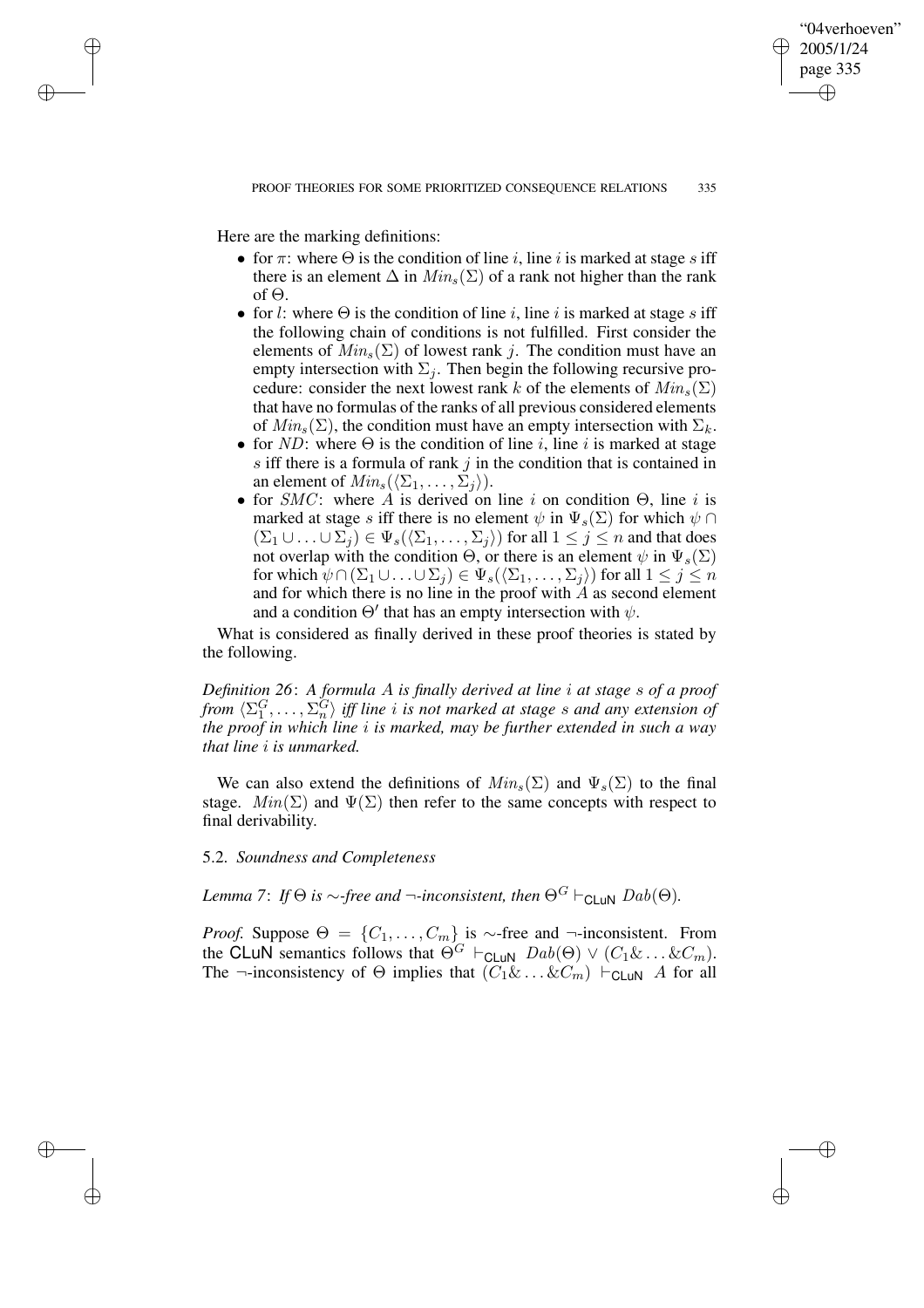✐

### 336 LIZA VERHOEVEN

well-formed formulas in the language of CL added with the paraconsistent negation  $\sim$ , in particular  $(C_1 \& \dots \& C_m) \vdash_{\text{CLUN}} Dab(\Theta)$ . So we get  $\Theta^G \vdash_{\mathsf{CLUN}} \mathit{Dab}(\Theta).$ 

*Lemma* 8: *If*  $\Theta$  *is*  $\sim$ *-free and*  $\Theta$ <sup>*G*</sup>  $\vdash$ <sub>*CLUN Dab*( $\Theta$ *), then*  $\Theta$  *is*  $\neg$ *-inconsistent.*</sub>

*Proof.* Suppose  $\Theta = \{C_1, \ldots, C_m\}$  is ∼-free and  $\Theta^G$   $\vdash_{\mathsf{CLuN}}$   $Dab(\Theta)$ . It follows that  $\Theta^G \vdash_{\mathsf{CLuN}} \neg C_1 \vee \ldots \vee \neg C_m$  or equivalently  $\Theta^G \vdash_{\mathsf{CLuN}}$  $\neg(C_1 \& \dots \& C_m)$ . By the definition of  $\neg$  this is  $\Theta^G \vdash_{\mathsf{CLUN}} (C_1 \& \dots \& C_m)$ ⊃ ⊥. The elements of  $\Theta^G$  are all of the form  $\sim A$ , whereas  $(C_1 \& \ldots \& C_m)$  $\supset \bot$  is ∼-free. So from the CLuN-semantics it follows that  $\vdash_{\mathsf{CLUN}} (C_1 \& \dots)$  $\&C_m$ )  $\supset \perp$  and hence  $C_1 \& \ldots \& C_m \vdash_{\mathsf{CLUN}} \perp \mathsf{and} \ C_1 \& \ldots \& C_m \vdash_{\mathsf{CL}}$ ⊥.

*Theorem* 5: *If*  $\Sigma^G \vdash_{\mathsf{ACLUN}}^\pi A$ *, then*  $\Sigma^G \models_{\mathsf{ACLUN}}^\pi A$ *.* 

*Proof.* If  $\Sigma^G \vdash_{\mathsf{ACLUN}^\pi} A$ , then there is a  $\Theta \subseteq \Sigma$  such that  $\Sigma^G \vdash_{\mathsf{CLUN}} A \vee$  $Dab(\Theta)$  and there is no element  $\Delta$  of a rank not higher than the rank of  $\Theta$  in  $Min(\Sigma)$ . Suppose some  $\Theta' \subseteq \Sigma$  of a rank not higher than the rank of  $\Theta$  is  $\neg$ inconsistent. In view of lemma 7 there is a non-empty subset  $\Delta'$  of  $\Theta'$  (of a rank not higher than the rank of  $\Theta$ ) for which  $\Delta' \in \text{Min}(\Sigma)$ , a contradiction. So no  $\Theta' \subseteq \Sigma$  of a rank not higher than the rank of  $\Theta$  is  $\neg$ -inconsistent. From the definition of  $\pi(\Sigma)$  it follows that  $\Theta \subseteq \pi(\Sigma)$ . We can also write  $\Sigma^G$   $\vdash_{\mathsf{CLuN}}$   $A \lor \mathit{Dab}(\pi(\Sigma))$  or equivalently  $\Sigma^G \cup \pi(\Sigma)$   $\vdash_{\mathsf{CLuN}}$  A. Taking into account the soundness of CLuN (see [1]), we get  $\Sigma^G \cup \pi(\Sigma) \models_{\mathsf{CLuN}} A$ . The latter is equivalent to  $\Sigma^G \models_{\sf ACLuN}^{\pi} A$  in view of lemma 2.

*Theorem* 6: *If*  $\Sigma^G \models$  ACLuN<sup>π</sup> A, then  $\Sigma^G \vdash$  ACLuN<sup>π</sup> A.

*Proof.* Suppose  $\Sigma^G$   $\nvdash_{\mathsf{ACLUN}^{\pi}} A$ . We shall prove that  $\Sigma^G$   $\nvdash_{\mathsf{ACLUN}^{\pi}} A$  follows. Consider, as for the completeness proof of CL and CLuN (see [1]), a sequence  $B_1, B_2, \ldots$  that contains all wffs (well-formed formulas) of  $\mathcal{L}^{\sim}$ and in which each wff of the form  $(\exists \alpha) A$  is followed immediately by an instance with a constant that does not occur in  $\Sigma$ , in A, or in any previous member of the sequence. We then define

$$
m = \min\{\text{rank}(\theta) \mid \theta \in \text{Min}(\Sigma)\}
$$

$$
\Delta_0 = \text{Cn}_{\text{CLUN}}(\Sigma^G \cup \{ (\sim \neg C \& \neg C) \supset A \mid C \in \Sigma; \text{rank}(C) < m \})
$$

✐

✐

✐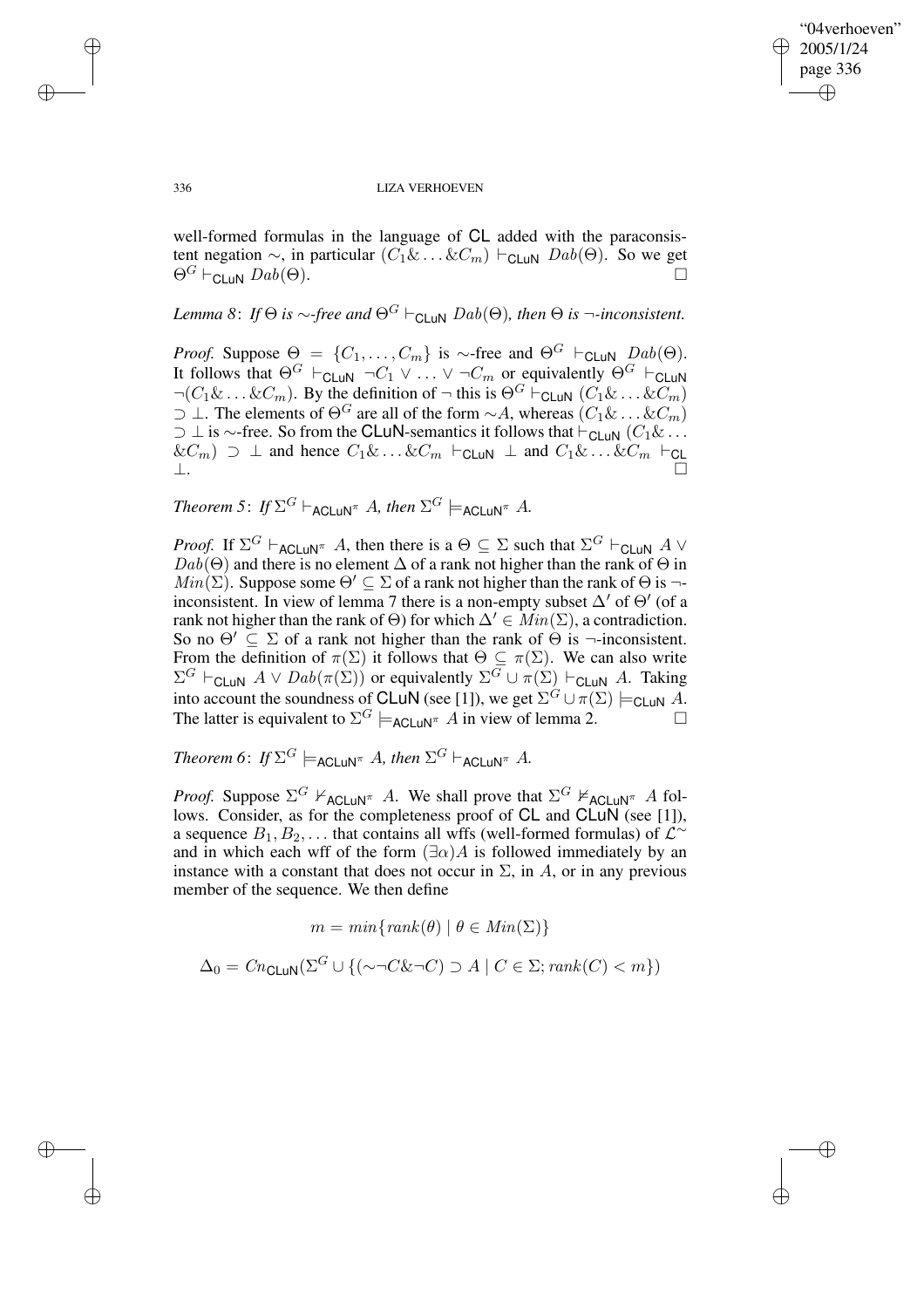✐

and for all  $i > 1$ 

✐

✐

✐

✐

$$
\Delta_{i+1} = \begin{cases} Cn_{\text{CLUN}}(\Delta_i \cup \{B_{i+1}\}) & \text{if } A \notin Cn_{\text{CLUN}}(\Delta_i \cup \{B_{i+1}\})\\ \Delta_i & \text{otherwise.} \end{cases}
$$

Finally we define

$$
\Delta=\Delta_0\cup\Delta_1\cup\ldots
$$

Each of the following is provable:

- (1)  $\Sigma^G \subseteq \Delta$ .
- (2)  $A \notin \Delta$ . By the definition of  $\Delta$ , if  $A \in \Delta$ , then  $A \in \Delta_0$ . The latter, however is impossible. Indeed, if  $A \in \Delta_0$ , then there are  $C_1$ ,  $\ldots, C_k \in \Sigma$  of rank smaller than m such that  $\Sigma^G \cup \{(\sim \neg C_i \& \neg C_i) \supset$  $A \mid 1 \leq i \leq k$   $\vdash$  CLuN A. The latter can be formulated as  $\Sigma^G \cup$  ${Dab(C_1, \ldots, C_k) \supseteq A} \vdash_{\text{CLuN}} A$  and by the deduction theorem also as  $\Sigma^G \vdash_{\mathsf{CLuN}} (Dab(C_1, \ldots, C_k) \supset A) \supset A$ . Hence  $\Sigma^G \vdash_{\mathsf{CLuN}}$  $Dab(C_1, \ldots, C_k) \vee A$ , where all  $C_1, \ldots, C_k \in \Sigma$  have a rank smaller than m. This is precisely  $\Sigma^G \vdash_{\mathsf{ACLUN}^{\pi}} A$ , what contradicts the main supposition.
- (3)  $\Delta$  is deductively closed.
- (4)  $\Delta$  is maximally non-trivial. First we prove that  $(A \supset D) \in \Delta$  for all D. If  $(A \supset D) \notin \Delta$ , there is a  $\Delta_i$  such that  $\Delta_i \cup \{A \supset D\} \vdash_{\text{CLUN}} A$ . Hence by the deduction theorem also  $\Delta_i \vdash_{\mathsf{CLUN}} (A \supset D) \supset A$ , which implies  $\Delta_i \vdash_{\text{CLuN}} A$ , a contradiction. If  $E \notin \Delta$ , then there is a  $\Delta_i$  such that  $\Delta_i \cup \{E\} \vdash_{\text{CLUN}} A$  and hence  $\Delta \cup \{E\} \vdash_{\text{CLUN}} A$ . As  $(A \supset D) \in \Delta$  for all  $D, \Delta \cup \{E\}$  is trivial.
- (5)  $\Delta$  is  $\omega$ -complete. This is warranted by the construction of the sequence  $B_1, B_2, \ldots$

As in [1] a CLuN-model M can be defined from  $\Delta$  such that for all C,  $M \models C$  iff  $C \in \Delta$ . So we know that  $M \models \Sigma^G$  but that  $M \models A$  is not fulfilled. From lemma 7 and lemma 8 we can conclude that  $\{C \mid C \in$  $\Sigma$ ;  $rank(C) < m$ } =  $\pi(\Sigma)$ . Hence we know that  $M \models \pi(\Sigma)$  since  $\Sigma^G \subseteq$  $\Delta$ ,  $\{(\sim \neg C\& \neg C) \supset A \mid C \in \pi(\Sigma)\}\subseteq \Delta$  and  $A \notin \Delta$ . So M is a CLuNmodel of  $\Sigma^G \cup \pi(\Sigma)$  or by Lemma 2, an ACLuN<sup> $\pi$ </sup>-model of  $\Sigma^G$  that does not verify  $A$ .

The proofs of the following theorems are analogous to the proofs of Theorem 5 and Theorem 6.

*Theorem* 7: *If*  $\Sigma^G \vdash_{\mathsf{ACLuN}^l} A$ *, then*  $\Sigma^G \models_{\mathsf{ACLuN}^l} A$ *.*  $Theorem 8: If \Sigma^G \models_{\mathsf{ACLUN}^l} A, then \Sigma^G \vdash_{\mathsf{ACLUN}^l} A$ .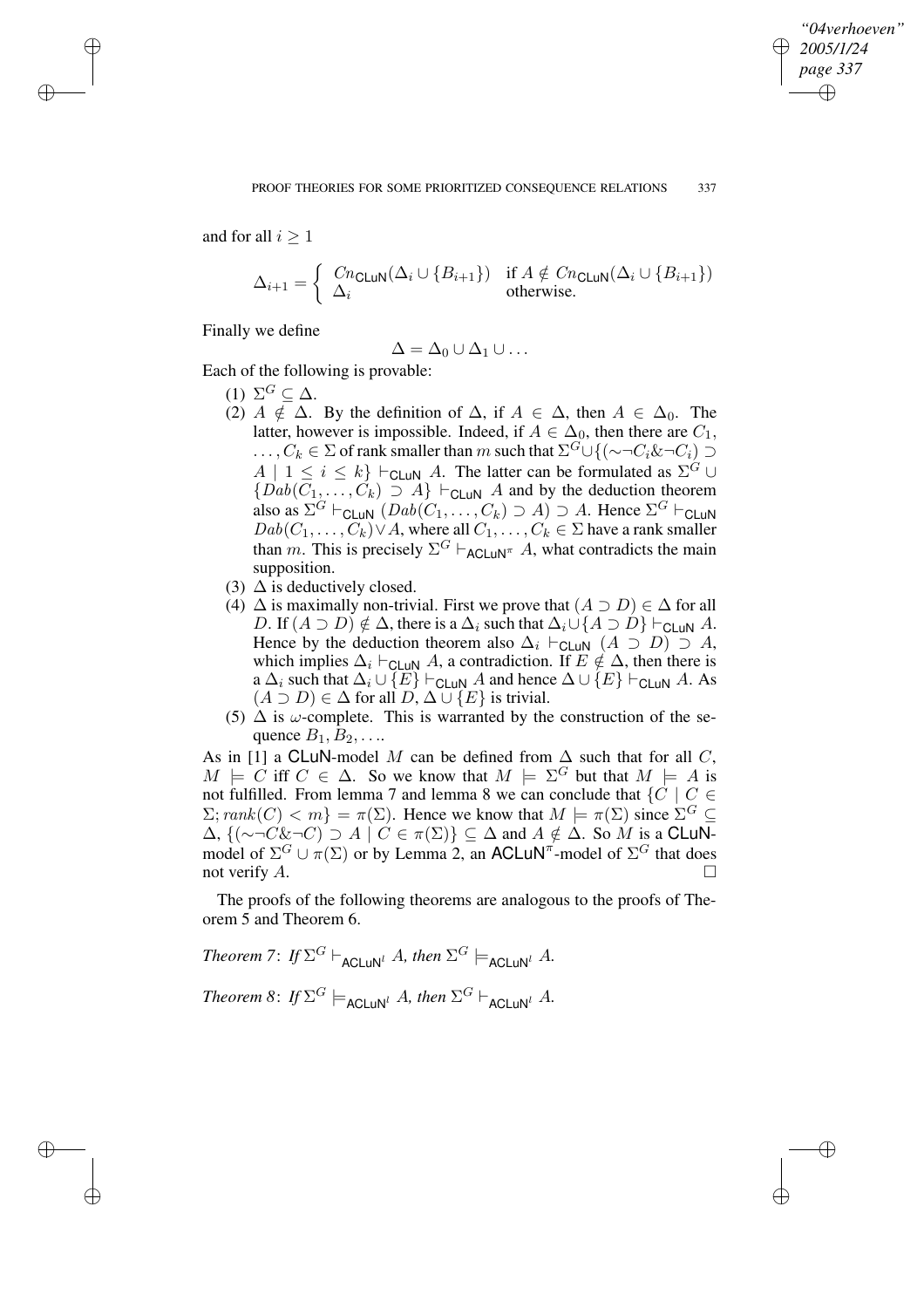✐

338 LIZA VERHOEVEN

*Theorem 9*: *If*  $\Sigma^G \vdash_{\mathsf{ACLUN}^{ND}} A$ *, then*  $\Sigma^G \models_{\mathsf{ACLUN}^{ND}} A$ *.* 

*Theorem 10: If*  $\Sigma^G \models_{\mathsf{ACLUN}^{ND}} A$ , *then*  $\Sigma^G \vdash_{\mathsf{ACLUN}^{ND}} A$ .

*Theorem 11*: *If*  $\Sigma^G \vdash_{\mathsf{ACLuN}^{SMC}} A$ *, then*  $\Sigma^G \models_{\mathsf{ACLuN}^{SMC}} A$ *.* 

*Proof.* Suppose the antecedent is true. For each  $\psi$  for which  $\psi \cap (\Sigma_1 \cup \dots \cup \Sigma_n)$  $(\Sigma_i)\in \Psi(\langle \Sigma_1,\ldots,\Sigma_i\rangle)$  for  $1\leq i\leq n,$  there are  $C^\psi_1,\ldots,C^\psi_m\in \Sigma_1\cup\ldots\cup\Sigma_n$ such that

$$
\Sigma^G \vdash_{\mathsf{CLuN}} A \lor \mathit{Dab}(C_1^\psi, \dots, C_m^\psi) \tag{1}
$$

and

$$
\psi \cap \{C_1^{\psi}, \dots, C_m^{\psi}\} = \emptyset. \tag{2}
$$

Using the soundness of CLuN, we can write  $\Sigma^G \models_{\mathsf{CLuN}} A \lor \mathit{Dab}(C_1^{\psi}, \dots,$  $C_m^{\psi}$ ) instead of (1). In view of (2) the *Dab*-formula  $Dab(C_1^{\psi}, \ldots, C_m^{\psi})$  may also be extended to  $Dab((\Sigma_1 \cup \ldots \cup \Sigma_n) \setminus \psi)$ , so we get  $\Sigma^G \models_{\mathsf{CLuN}} A \vee$  $Dab((\Sigma_1 \cup ... \cup \Sigma_n) \setminus \psi)$ . The latter may also be replaced by  $\Sigma^G \cup ((\Sigma_1 \cup ... \cup \Sigma_n) \setminus \psi)$ .  $\ldots \cup \Sigma_n) \setminus \psi$   $\models_{\mathsf{CLuN}} A$ . So we have that for each  $\psi$  for which  $\psi \cap (\Sigma_1 \cup$  $\ldots \cup \Sigma_i) \in \Psi(\langle \Sigma_1, \ldots, \Sigma_i \rangle)$  for  $1 \leq i \leq n$ , if M is a **CLuN-model and**  $M \models \Sigma^G \cup ((\Sigma_1 \cup \ldots \cup \Sigma_n) \setminus \psi)$ , then  $M \models A$ . From the Minimal Abnormality strategy (see [1]) we know that these models are precisely the ACLuN<sup>SMC</sup>-models of  $\Sigma$ <sup>G</sup>. As every ACLuN<sup>SMC</sup>-model of  $\Sigma$ <sup>G</sup> verifies A,  $\Sigma^G \models_{\mathsf{ACLuN}^{SMC}} A.$ 

*Theorem 12*: *If*  $\Sigma^G \models_{\mathsf{ACLUN}^{SMC}} A$ *, then*  $\Sigma^G \vdash_{\mathsf{ACLUN}^{SMC}} A$ *.* 

*Proof.* Suppose  $\Sigma^G$   $\nvdash_{\text{ACLUN}^{SMC}} A$ , we shall prove that  $\Sigma^G$   $\nvdash_{\text{ACLUN}^{SMC}} A$ follows. From the supposition we know there is a  $\psi$  for which  $\psi \cap (\Sigma_1 \cup$  $\ldots \cup \Sigma_i) \in \Psi(\langle \Sigma_1, \ldots, \Sigma_i \rangle)$  for  $1 \leq i \leq n$  and for which  $\Sigma^G \vdash_{\mathsf{CLuN}}$  $A \vee Dab((\Sigma_1 \cup \ldots \cup \Sigma_n) \setminus \psi)$  is not fulfilled. We shall abbreviate  $(A \vee$  $Dab((\Sigma_1 \cup \ldots \cup \Sigma_n) \setminus \psi))$  as X. Let  $B_1, B_2, \ldots$  be as in the proof of theorem 6. We then define

$$
\Delta_0 = \text{Cn}_{\text{CLuN}}(\Sigma^G)
$$

✐

✐

✐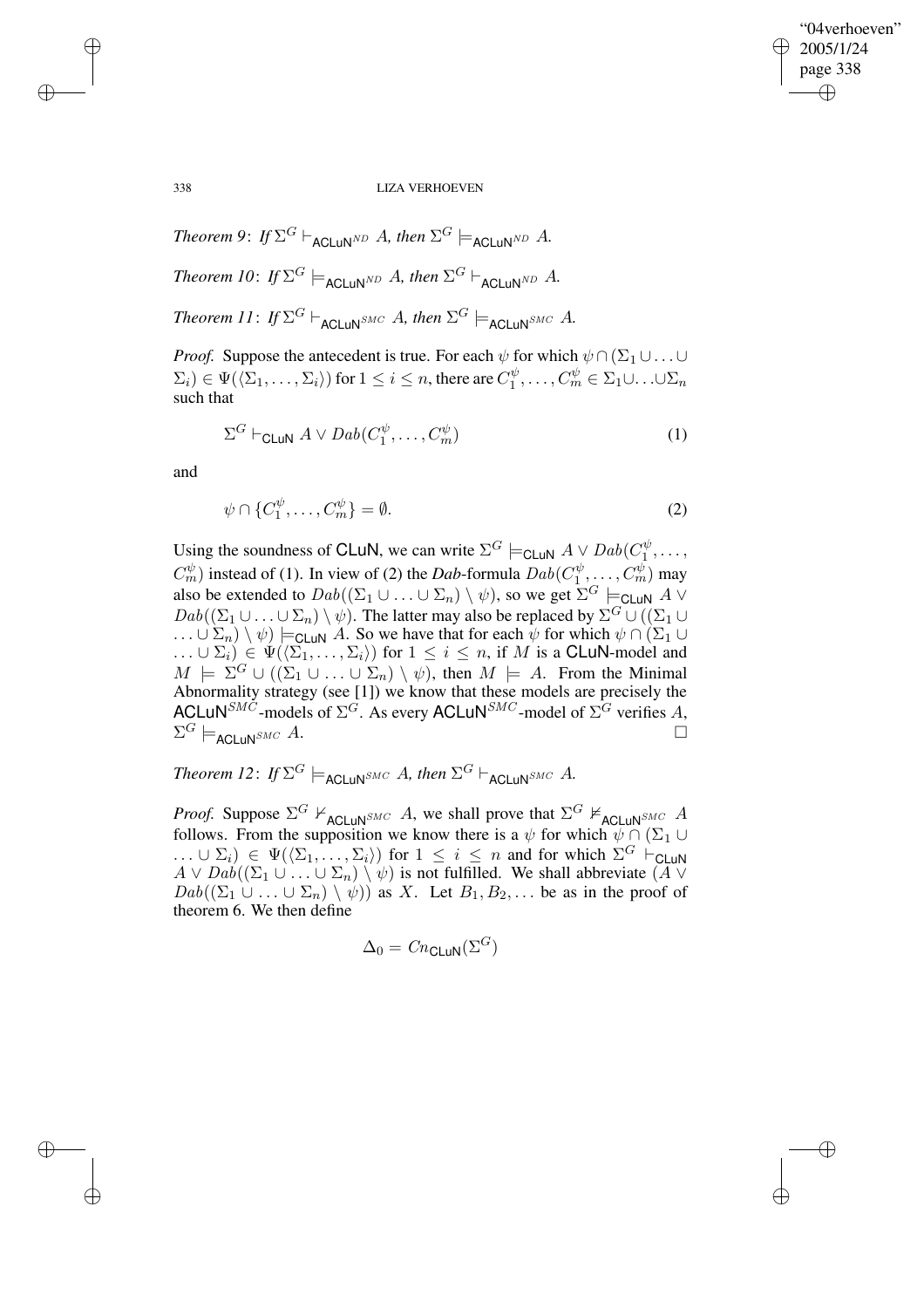✐

and for all  $i > 1$ 

✐

✐

✐

✐

$$
\Delta_{i+1} = \left\{ \begin{array}{ll} Cn_{\text{CLUN}}(\Delta_i \cup \{B_{i+1}\}) & \text{if } X \notin Cn_{\text{CLUN}}(\Delta_i \cup \{B_{i+1}\}) \\ \Delta_i & \text{otherwise.} \end{array} \right.
$$

Finally we define

$$
\Delta = \Delta_0 \cup \Delta_1 \cup \ldots
$$

Each of the following is provable:

- (1)  $\Sigma^G \subseteq \Delta$ .
- (2)  $X \notin \Delta$ . By the definition of  $\Delta$ , if  $X \in \Delta$ , then  $X \in \Delta_0$  and this is in contradiction with the supposition.
- (3)  $\Delta$  is deductively closed.
- (4)  $\Delta$  is maximally non-trivial. The proof is as for Theorem 6, replacing  $A$  by  $X$ .
- (5)  $\Delta$  is  $\omega$ -complete. This is warranted by the construction of the sequence  $B_1, B_2, \ldots$

As in [1] a CLuN-model M can be defined from  $\Delta$  such that for all C,  $M \models C$  iff  $C \in \Delta$ . So we know that  $M \models \Sigma^G$  but that  $M \models X$  is not fulfilled. Suppose  $M \models (\Sigma_1 \cup ... \cup \Sigma_n) \setminus \psi$  is not fulfilled. M being a **CLuN-model of**  $\Sigma^G$  should then verify  $Dab((\Sigma_1 \cup \ldots \cup \Sigma_n) \setminus \psi)$ . Since  $Dab((\Sigma_1\cup\ldots\cup\Sigma_n)\setminus\psi)\in\Delta$  entails  $A\vee Dab((\Sigma_1\cup\ldots\cup\Sigma_n)\setminus\psi)\in\Delta$ , we can conclude that  $M \models (\Sigma_1 \cup ... \cup \Sigma_n) \setminus \psi$  is fulfilled. From the Minimal Abnormality strategy (see [1]) we know that M is precisely an ACLuN<sup>SMC</sup>model of  $\Sigma^G$ . So M is a ACLUN<sup>SMC</sup>-model of  $\Sigma^G$  that does not verify  $A.$ 

# 6. *The Direct Proof Format*

Making use of the results in [3], we can now simplify the proof theories. First the above proofs are transformed into a *normal* proof format.

*Definition* 27: An ACLuN<sup>x</sup>-proof from  $\Sigma$ <sup>G</sup> *is normal iff, in the proof, (i) the only applications of RC derive some* A *on the condition* {¬A} *from a line on which* ∼¬A *is introduced by PREM, (ii) RU is only applied to lines*  $i_1, \ldots, i_m$  *if all of them are conditional or all of them are unconditional, and (iii)* ∼ *does not occur in formulas derived at conditional lines.*

In the latter the conditional and unconditional lines are clearly separated. If A is derived on an unconditional line, then A contains a  $\sim$  or A is a CLuN theorem. If A is derived on a conditional line, then A is  $\sim$ -free. The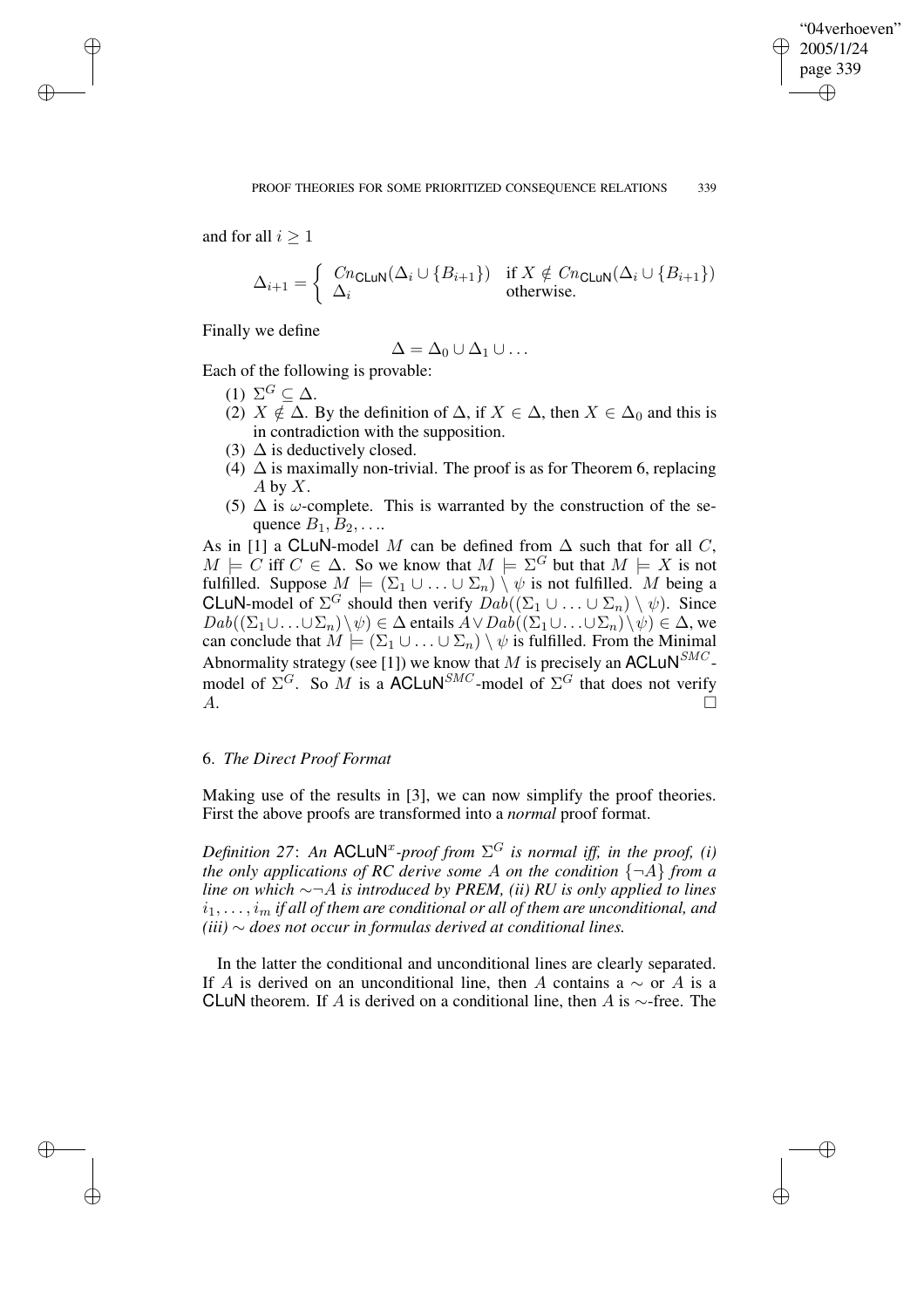"04verhoeven" 2005/1/24 page 340 ✐ ✐

✐

✐

340 LIZA VERHOEVEN

transition from unconditional to conditional lines is restricted to applications of RC that derive an  $A \in \Sigma_i$  for some  $1 \leq i \leq n$  from a  $\sim \neg A \in \Sigma_i^{\overline{G}}$  that was added by application of PREM. All other steps are justified by RU and lead from lines of one sort to a line of the same sort. In [3], derivability and final derivability of normal proofs are proved to be equivalent to the respective notions of  $\text{ACLuN}^x$ -proofs and to the respective notions of the following direct proof format.

A line in a direct dynamic proof consists of the same five elements as before: (i) the line number, (ii) the formula derived on that line, (iii) the numbers of the lines used to derive the second element, (iv) the rule applied to derive the second element and (v) the fifth element referring to the condition on which the second element is derived. Any line that satisfies this structure can be added to the proof. When a condition is (unconditionally) proved not to be fulfilled at a stage of the proof, the lines derived on that condition are marked at that stage. The second element of a marked line is no longer derived at that line. For the  $A<sub>-</sub>$ , the  $SS<sub>-</sub>$ , the  $SD<sub>-</sub>$  and the DS-consequence relations, marked lines may still be used for further derivations, because the marking not only depends on the fifth element, but on the combination of the second element and the fifth element. Only for the SS-consequence relation, applications of single premise rules on marked lines make no sense, because the cause for marking (the fifth element that is not a safe reason) is again a cause for marking. At a later stage lines can be unmarked again and then at that stage the formula is derived at that line. So the derived formulas are to be considered with respect to a stage of the proof.

Here the premises are introduced conditionally and that will be the only way for conditions to sneak in. The other CL-rules are the unconditional rules. The marking definitions determine for each consequence relation the characterizing strategy to organize the dynamics.

The rules for adding formulas to the proof are the following:

- PREM If  $A \in \Sigma_i$  for  $1 \leq i \leq n$ , one may add a line consisting of (i) the appropriate line number, (ii) A, (iii) a dash, (iv) PREM, and (v)  $\{A\}$ .
- RU If  $B_1, \ldots, B_m \vdash_{\text{CL}} A$ , and  $B_1, \ldots, B_m$  occur in the proof on the conditions  $\Delta_1, \ldots, \Delta_m$  respectively, then one may add a line consisting of (i) the appropriate line number, (ii)  $A$ , (iii) the numbers of the lines on which the  $B_i$  are derived, (iv) RU, and (v)  $\Delta_1 \cup \ldots \cup \Delta_m$ .

What is now needed are the marking definitions. First we introduce the set of minimal inconsistent shown sets at stage s of the proof from  $\Sigma$ . A subset  $\Delta$  of  $\Sigma$  is shown inconsistent at stage s of a proof iff  $\perp$  has been derived on the condition  $\Delta$ . Minic<sub>s</sub> ( $\Sigma$ ) is defined as the set of minimal subsets  $\Delta$  that are shown inconsistent at the stage s. We also need to define the set  $\Phi_s(\Sigma)$ . Let the sets  $\phi_i$  contain at least one element from each member of  $Minic_s(\Sigma)$ .  $\Phi_s(\Sigma)$  is the set of those  $\phi_i$  that are not supersets of any other  $\phi_i$ . We also

✐

✐

✐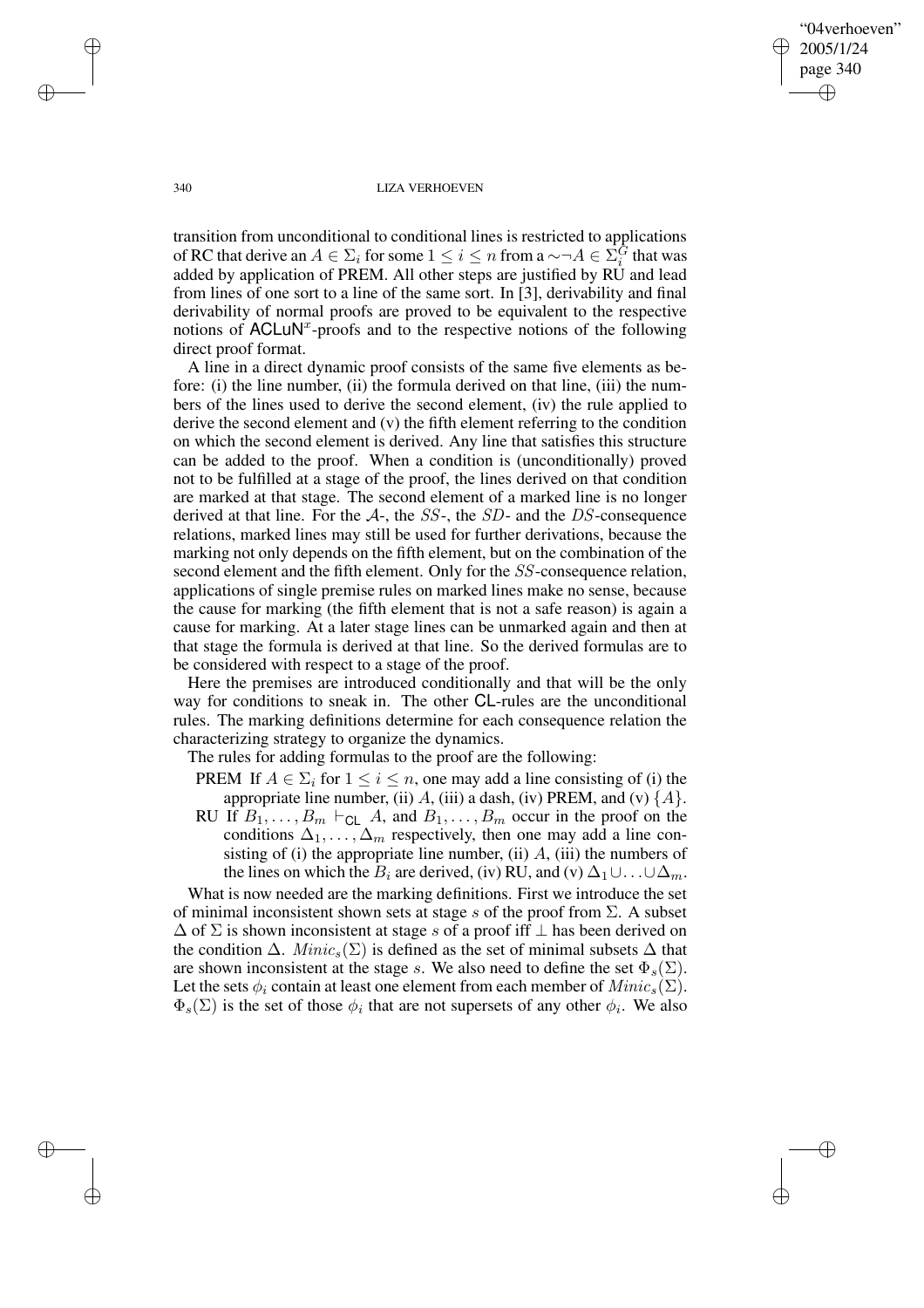✐

define the rank of a condition  $\Delta$  as the rank of the corresponding subbase of  $\Sigma$  and the rank of a formula of a condition as the index of the  $\Sigma_i$  to which it belongs.

Here are the marking definitions:

✐

✐

✐

- for  $\pi$ : where  $\Theta$  is the condition of line *i*, line *i* is marked at stage *s* iff there is an element  $\Delta$  in  $Minic_s(\Sigma)$  of a rank not higher than the rank of  $\Theta$ .
- for l: where  $\Theta$  is the condition of line i, line i is marked at stage s iff the following chain of conditions is not fulfilled. First consider the elements of  $Minic_s(\Sigma)$  of lowest rank j. The condition must have an empty intersection with  $\Sigma_j$ . Then begin the following recursive procedure: consider the next lowest rank k of the elements of  $Minic_s(\Sigma)$  that have no formulas of the ranks of all previous considered elements of  $Minic_s(\Sigma)$ , the condition must have an empty intersection with  $\Sigma_k$ .
- for ND: where  $\Theta$  is the condition of line i, line i is marked at stage s iff there is a formula of rank  $j$  in the condition that is contained in an element of  $Minic_s(\langle\Sigma_1, \ldots, \Sigma_i\rangle)$ .
- for  $SMC$ : where A is derived on line i on condition  $\Theta$ , line i is marked at stage s iff there is no element  $\phi$  in  $\Phi_s(\Sigma)$  for which  $\phi \cap$  $(\Sigma_1 \cup \ldots \cup \Sigma_j) \in \Phi_s(\langle \Sigma_1, \ldots, \Sigma_j \rangle)$  for all  $1 \leq j \leq n$  and that does not overlap with the condition  $\Theta$ , or there is an element  $\phi$  in  $\Phi_s(\Sigma)$ for which  $\phi \cap (\Sigma_1 \cup \ldots \cup \Sigma_j) \in \Phi_s(\langle \Sigma_1, \ldots, \Sigma_j \rangle)$  for all  $1 \leq j \leq n$ and for which there is no line in the proof with  $A$  as second element and a condition  $\Theta'$  that has an empty intersection with  $\phi$ .
- for A: where A is derived on line i on the condition  $\Theta$ , line i is marked at stage s iff  $\Theta$  is a superset of an element of  $Minic_s(\Sigma)$ , or  $\neg A$  is derived on a condition of a rank not higher than the rank of  $\Theta$ that is not a superset of an element of  $Minic_s(\Sigma)$ .
- for SS: where A is derived on line i on the condition  $\{B_1, \ldots, B_m\}$ , line i is marked at stage s iff  $\{B_1, \ldots, B_m\}$  is a superset of an element of  $Minic_s(\Sigma)$  or the following condition is not fulfilled. For each  $B_i$  let  $k_j$  be the minimal rank of the conditions that are not supersets of an element of  $Minic_s(\Sigma)$ , on which  $B_j$  is derived and let  $l_j$  be the minimal rank of the conditions that are not supersets of an element of  $Minic_s(\Sigma)$ , on which  $\neg B_i$  is derived. If there are no lines with  $\neg B_j$  derived,  $l_j := \infty$ . Then it must be that  $max_j k_j < min_j l_j$ .
- for *SD*: where A is derived on line i on the condition  $\{B_1, \ldots, B_m\}$ , line  $i$  is marked at stage  $s$  iff one of the three following conditions is fulfilled  $(l_i$  and  $k_j$  defined as above). (i) Line i is marked for *SS*, or (ii) A is derived on a line i' on the condition  $\{B'_1, \ldots, B'_{m'}\}$  that is not a superset of an element of  $Minic_s(\Sigma)$  and  $min_j l'_j > min_j l_j$ ,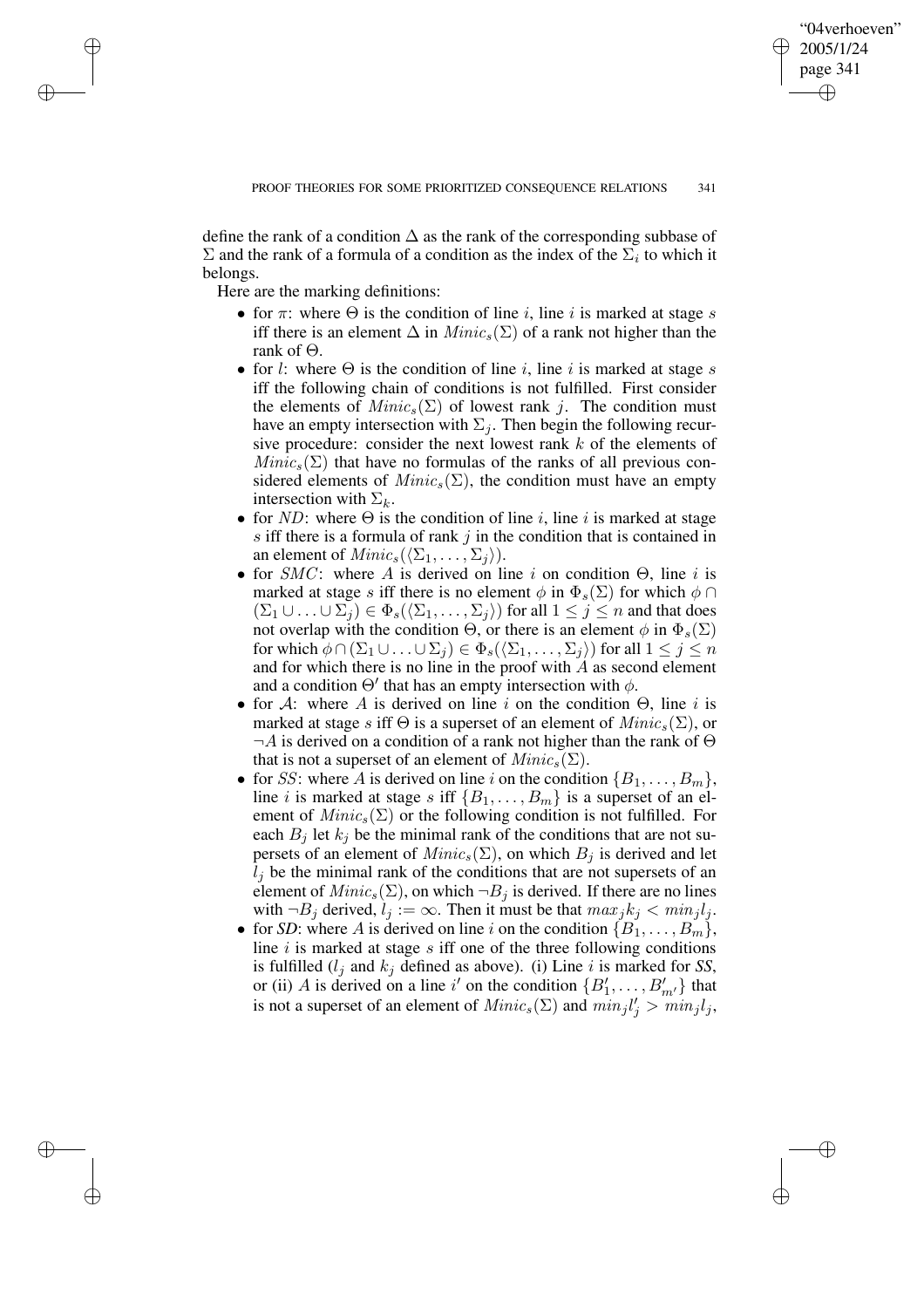✐

### 342 LIZA VERHOEVEN

or (iii) A is derived on a line i' on the condition  $\{B'_1, \ldots, B'_{m'}\}$  that is not a superset of an element of  $Minic_s(\Sigma)$  and  $min_j l'_j = min_j l_j$ and  $max_j k'_j < max_j k_j$ .

• for DS: where A is derived on line i on the condition  $\{B_1, \ldots, B_m\}$ , line  $i$  is marked at stage  $s$  iff one of the three following conditions is fulfilled  $(l_i$  and  $k_j$  defined as above). (i) Line i is marked for *SS*, or (ii) A is derived on a line i' on the condition  $\{B'_1, \ldots, B'_{m'}\}$  that is not a superset of an element of  $Minic_s(\Sigma)$  and  $max_j k'_j < max_j k_j$ , or (iii) A is derived on a line i' on the condition  $\{B'_1, \ldots, B'_{m'}\}$  that is not a superset of an element of  $Minic_s(\Sigma)$  and  $max_j k'_j = max_j k_j$ and  $min_j l'_j > min_j l_j$ .

What is considered as finally derived in these proof theories is stated by the following.

*Definition 28*: *A formula* A *is finally derived at line* i *at stage* s *of a proof from*  $\langle \Sigma_1, \ldots, \Sigma_n \rangle$  *iff* line *i is not marked at stage s and any extension of the proof in which line* i *is marked, may be further extended in such a way that line* i *is unmarked.*

For the A-, the SS-, the SD- and the DS-consequence relations, the correctness of the direct proof theory can be seen as follows. The condition  $\Delta = \{B_1, \ldots, B_m\}$  of a line on which A is derived, indicates which elements of  $\Sigma_1 \cup \ldots \cup \Sigma_n$  are used for that **CL**-derivation. If the condition is not a superset of an element of  $Minic_s(\Sigma)$ , it is at that stage supposed to be consistent until, at a later stage s', it is a superset of an element of  $Minic_{s'}(\Sigma)$ . So a condition that is not a superset of an element of  $Minic_s(\Sigma)$ , is at that stage supposed to be a reason for A. In view of this, for each  $B_i$  the corresponding  $k_i$  is at the respective stage the supposed defeasibility of  $B_i$  and the corresponding  $l_i$  is at the respective stage the supposed defeasibility of  $\neg B_j$ . Hence  $max_j k_j$  is at the respective stage the supposed defeasibility of  $\Delta$ , and  $min_j l_j$  the supposed safety. The first condition in the marking definitions warrants the safety of  $\Delta$ , the second one that  $\Delta \in \text{hs}(\Sigma, A)$ , respectively  $\Delta \in Id(\Sigma, A)$ , and the third one that  $\Delta$  has lowest defeasibility in  $hs(\Sigma, A)$ , respectively highest safety in  $ld(\Sigma, A)$ .

# 7. *Illustration*

To illustrate that the above proof theories are a more faithful representation of human reasoning processes, I give an example of a human reasoning process in natural language that could fit the  $\pi$ -and the *l*-mechanism. Imagine a

✐

✐

✐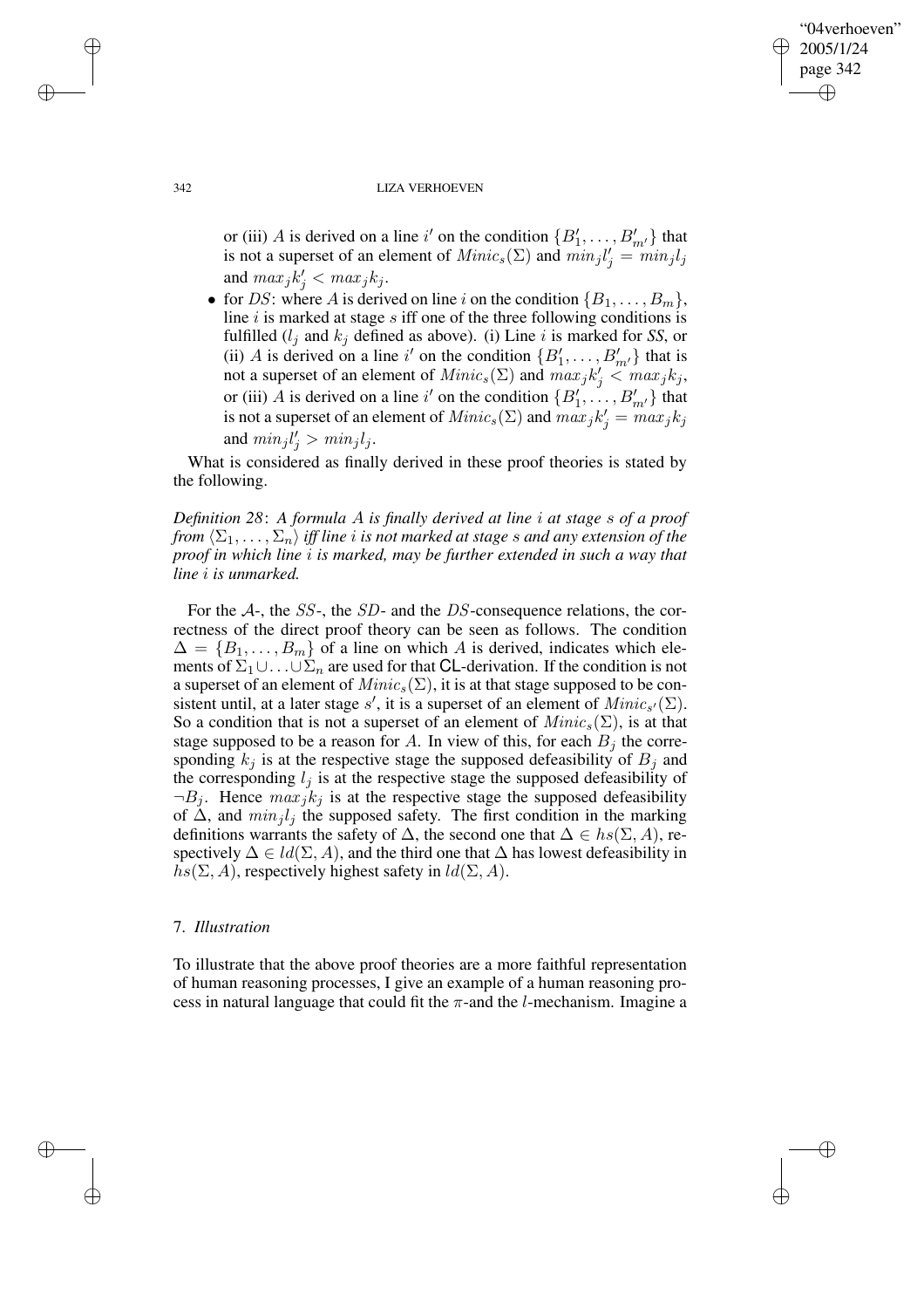✐

person who is confronted with information from different sources on the fall of the Milosevic regime. In decreasing order of (assigned) reliability of the sources, he has heard the following.

- (1) Many Serbians did not like the regime of Milosevic.
- (2) Otpor was set up to fight the regime of Milosevic.
- The actions of Otpor attained the fall of Milosevic.
- (3) Otpor was financed by US organizations.

✐

✐

✐

✐

- (4) The Serbians were set against Milosevic by other nations.
- (5) Milosevic wanted the best for the Serbian people.

Having heard the first and the fifth source, he can not believe both. Because the latter is less reliable than the former, he immediately rejects the latter. From the second and the third source he concludes that US organizations financed the fall of Milosevic. Then, stronger, from the second and the fourth source he infers (prematurely) that other nations caused the fall of Milosevic. But as he remembers the first source, he finds that the fourth source probably has not given reliable information. It did not appear that Serbians were set against Milosevic by other nations, they just did not like the regime themselves. He has to revise the premature conclusion.

The revision of one of his conclusions shows the relevance of marking. The revision occurred because not all inconsistencies were discovered at once. A human being can not oversee all the consequences of given information and needs the possibility to revise his inferences. (Even a computer would not be able to find all inconsistencies.) Nevertheless we suppose that in the course of our reasoning our insight can only have improved and that we can become more and more sure of our made conclusions.

> Centre for Logic and Philosophy of Science Universiteit Gent, Belgium E-mail: Liza.Verhoeven@UGent.be

### **REFERENCES**

- [1] Diderik Batens. Inconsistency-adaptive logics. In Orłowska [6], pages 445–472.
- [2] Diderik Batens. Towards the unification of inconsistency handling mechanisms. *Logic and Logical Philosophy*, 8:5–31, 2000.
- [3] Diderik Batens and Timothy Vermeir. Direct dynamic proofs for the Rescher–Manor consequence relations: The flat case. *Journal of Applied Non-Classical Logics*, 12:63–84, 2002.
- [4] Salem Benferhat, Didier Dubois, and Henri Prade. Some syntactic approaches to the handling of inconsistent knowledge bases: A comparative study. Part 1: The flat case. *Studia Logica*, 58:17–45, 1997.